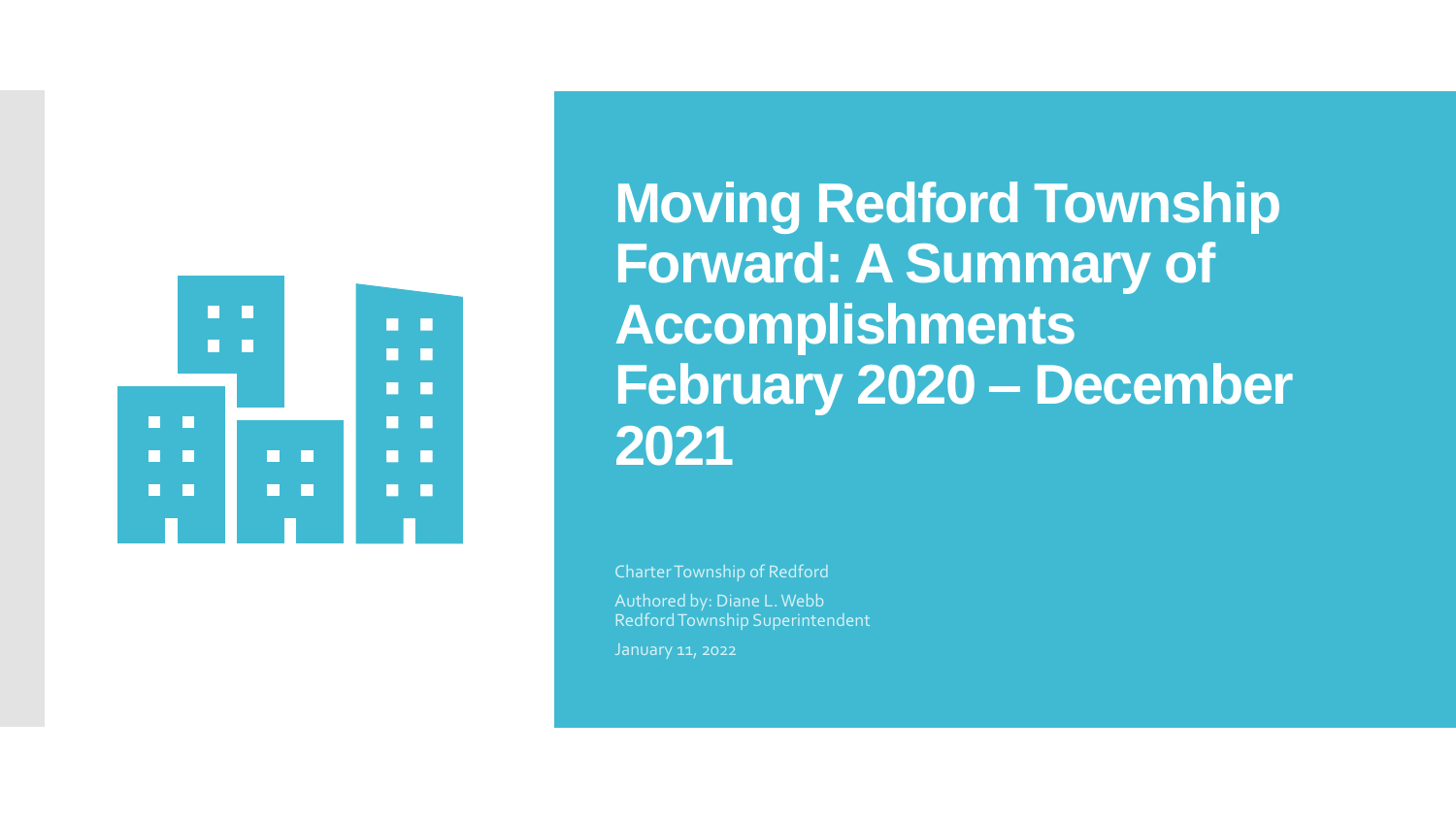**Moving Redford Township Forward: A Summary of Accomplishments**

**February 2020 –December 2021**

 Diane L. Webb Redford Township Superintendent January 11, 2022

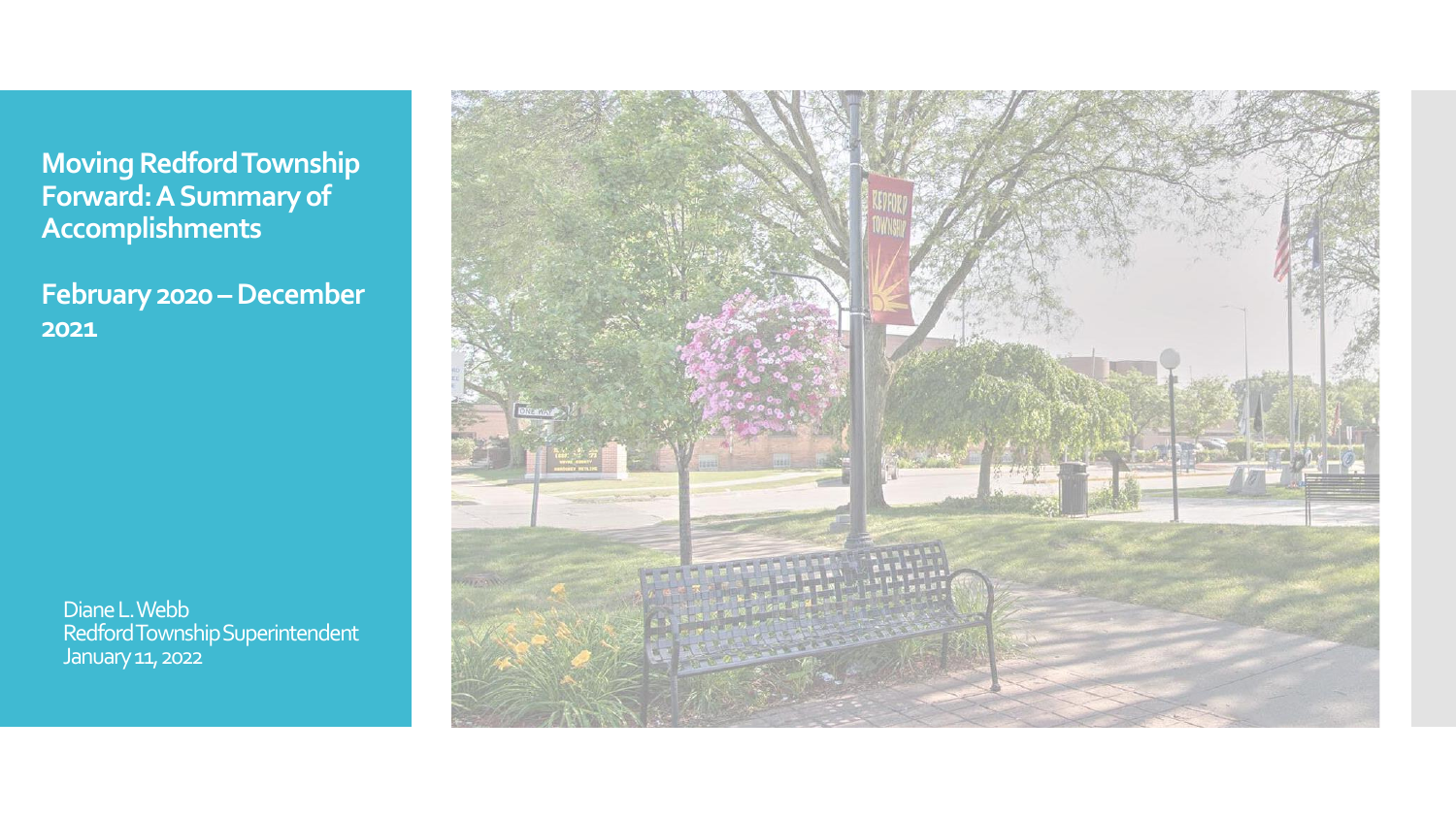#### Dear Honorable Board of Trustees,

As the Chief Administrator appointed by this honorable body it is incumbent upon me to keep you informed of the progress that is made from year-to-year as we work together to move the Township forward. This initial report covers an extended time period of 22 months, from my hire date of February 10, 2020 through December 31, 2021. Going forward it will be provided annually in January at the first regularly scheduled meeting of the Board of Trustees.

The first section of this report will cover the findings of my initial assessment. In order to fully understand the township's current financial and operation status, it was important to acknowledge the economic factors and managerial decisions that created them. It was the positive and negative impacts of those decisions that solidified our strengths and identified the challenges that my administrative team and this Board of Trustees would need to address in order to improve operational efficiency and accountability, optimize organizational functionality, and stabilize the township's financial position.

The second section of this report will present the highlights of our financial and operational accomplishments related to the 2020 and 2021 budgets, the status of long-term debts and bond ratings, valuations of pension and OPEB funding, the focus of collective bargaining, the start and completion of some much-needed capital improvements, and the administrative projects and organizational changes that were made to best utilize our workforce. All these efforts had to be achieved in order to strengthen our foundation and prepare the township for the kind of growth and transformation necessary to meet the evolving needs and wants of our residents and stakeholders.

The final section of this report will provide a current update on projects and initiatives in-progress, and a brief description of our goals through the use of ARPA funding and the facilitation of a Strategic Master Plan as we kick-off the new year of 2022.

I would like to thank every member of this Board for the confidence that you have placed in my leadership and the opportunity that you have given me to work with you and my extremely talented and dedicated management team to make Redford Township the very best that it can be.

Respectfully Yours,

Diane L. Webb

### **Letter From the Superintendent**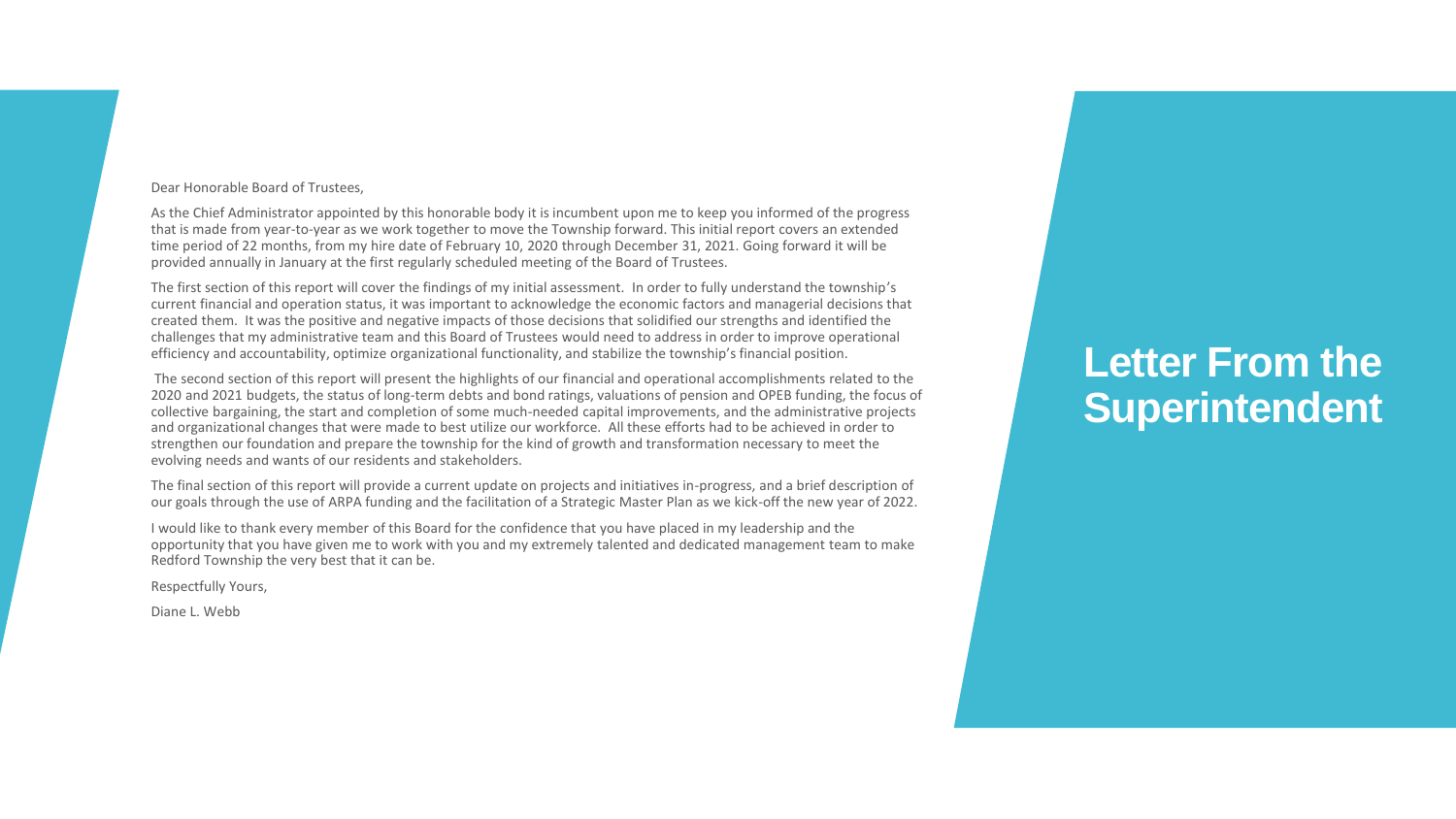# Initial Assessment

A recap of the historic events that influenced the decisions of prior administrations is necessary to fairly assess the financial and operational status of the township at the time of my appointment in February 2020.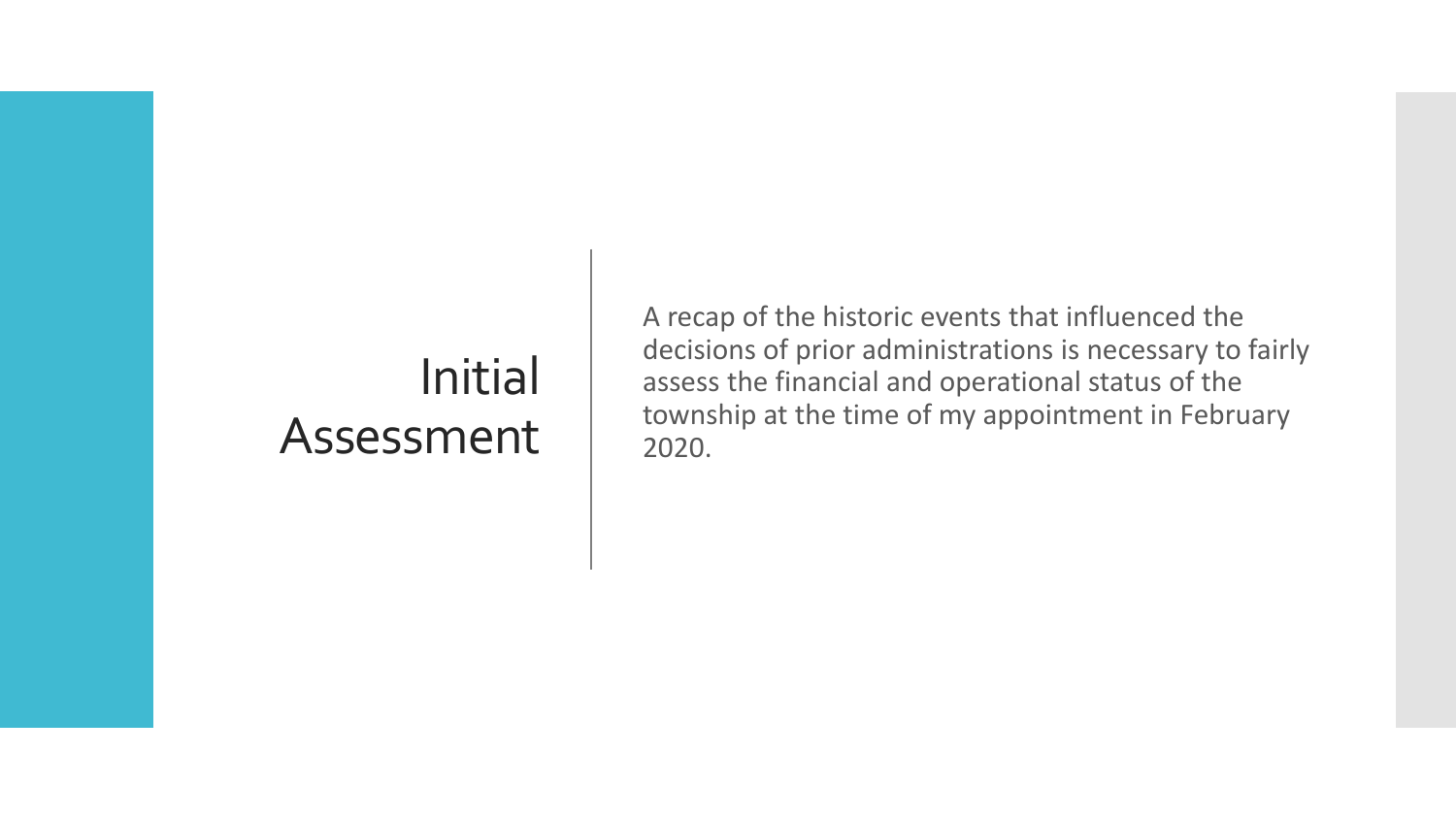The economic recession and subsequent foreclosure crisis that took place from December of 2007-December of 2012 resulted in a 66% drop in property tax values and reduced general operating revenues by approximately \$2 million dollars a year from 2012 through 2021, for a cumulative loss of \$20 million dollars over the past 10 years. Proposal A and the Headlee Amendment only allow the township to increase property tax assessment by 5% or the rate of inflation each year, whichever is less. The average inflation rate over that same 10-year period was 2.04%, meaning that it will take the township over 30 years to recoup this loss in operating revenue, while the costs of doing business as a municipal government increases significantly across the board every year.

 This sequence of events had a devastating impact on all local governments and the township was no exception. This dramatic and on-going reduction in funding forced previous administrations to make some difficult decisions which included: negotiating labor contracts that offered generous deferred benefits in order to limit current wage increases; postponing payments to pay for those deferred benefits, (operating with a "pay as you go" mentality); the consolidation of executive positions; and postponing capital investments in the township's buildings, facilities, fleet, and equipment. The notion of building a healthy fund balance or "rainy day" fund was not even on their radar as they operated in survival mode.

 Those tough decisions made it possible for the township to maintain existing levels of service to the taxpayers, manage operations within their budget, pay their debt services on time and maintain an A+ Bond rating, at a time when other municipalities were forced into receivership and were operating under consent agreements, or emergency managers. While commendable, these tough decisions unfortunately created the financial challenges that exist today.

History of Economic Events and their Financial Impact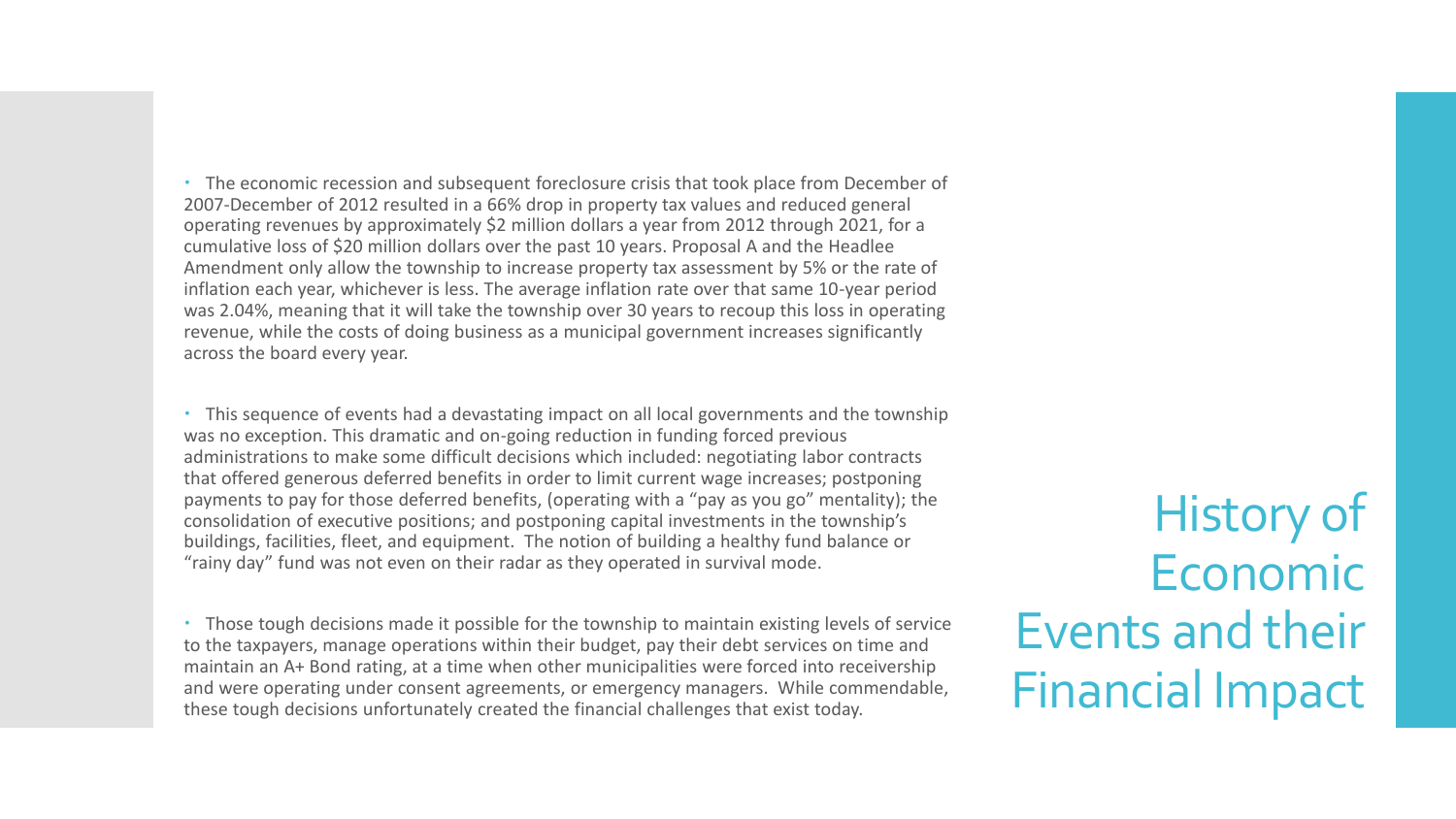# Financial **Challenges**

#### **\$259 Million in Unfunded Legacy Debt,**

monies owed to employee pension funds and OPEB trusts, that are a direct result of "deferred benefit" rich collective bargaining agreements and the Township's "pay as you go" mentality. This problem was so common across local governments that under the Snyder administration, the state enacted P.A. 202 to protect retirement benefits for government employees, requiring all municipalities with pension funding levels of less than 60% and OPEB funding levels of less than 40% to submit a Corrective Action Plan (CAP) to the state treasury. Redford submitted their CAP in April 2019, at which time the MERS pension was 54% funded and the Police and Fire Pension was 48.5%. The General Employees OPEB was 4.0% funded and the Police and Fire OPEB was 4.2%. Per our CAP, it would take us 23 and 28 years respectively to reach the 60% and 40% thresholds, necessary to get out from under the State's oversight. This situation is not acceptable.

**Priority #1 -A: Retirement Benefits 100% funded.** 

#### **The Assessment of Record High Property Taxes.**

Redford Township's property tax rates were and still are the highest of any township in the state, and 17<sup>th</sup> highest of any municipality in the state. This can be attributed to several factors but two factors of significance include:

- a. The sharp decline of property values that reduced the value of the mills assessed and general operating revenues by \$2 million dollars annually, which forced the township to seek approval of the Public Safety Special Assessment District (SAD) special assessment to remain solvent. This was a direct result of the economic recession as previously mentioned over which the township had no control.
- b. The increased cost of negotiated compensation both current and deferred for Police and Fire employees that is automatically assessed to the taxpayers via P.A. 345.

**Priority #1 -B: Freeze taxes so the township can better compete with neighboring communities for new residents and businesses that will in -turn grow and support our tax base.**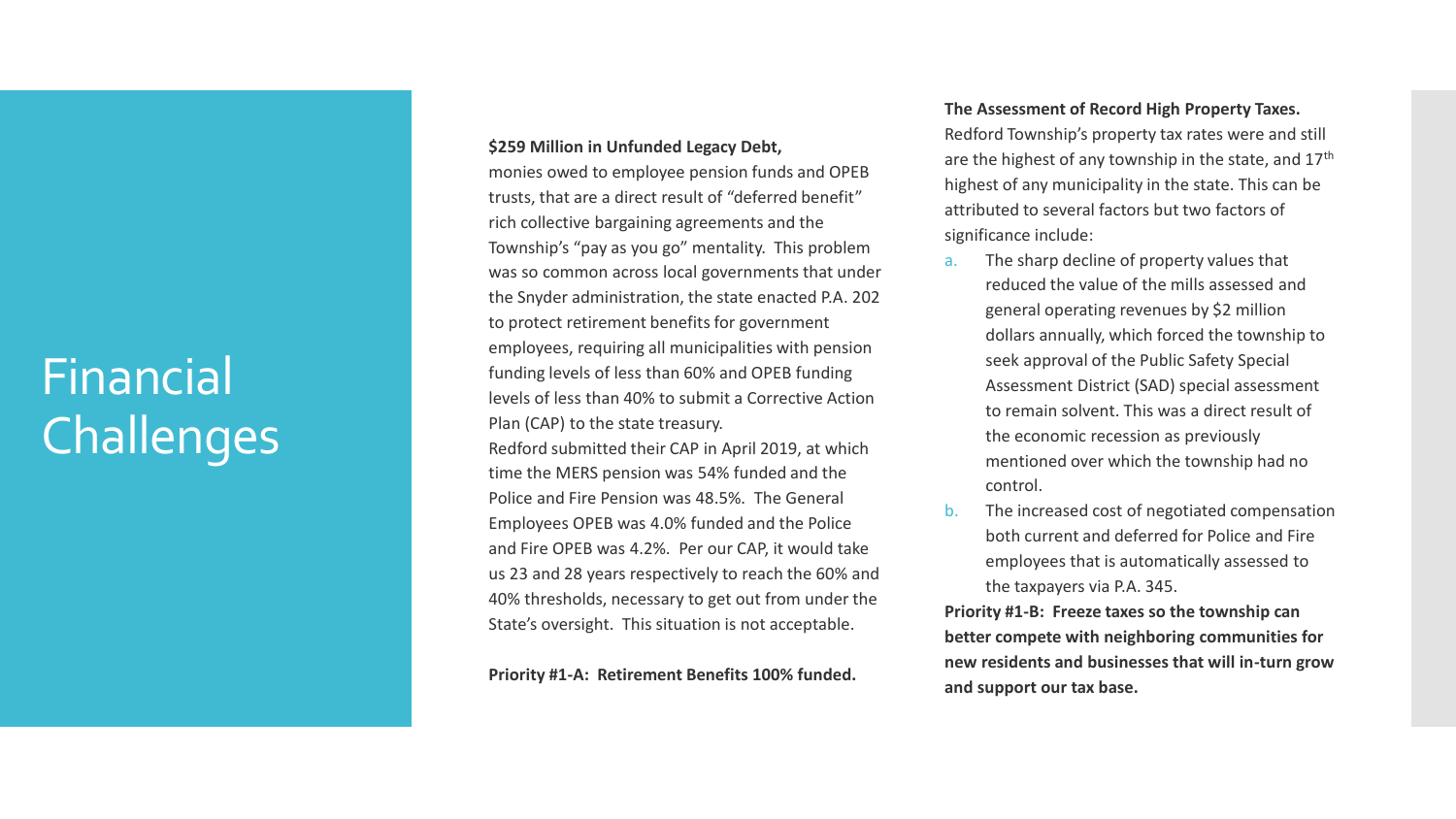# Financial Challenges

#### **Long Over Due Capital Improvements**

By 2020, the Township had gone more than a decade without completing any significant capital improvements to our buildings and facilities. The North Fire Station had exceeded its useful life, the township had a need to permanently house the fire command unit, and extensive capital improvements were needed at Town Hall, the South Fire Station, and at the Police Station. The Community Center to a large extent had been maintained through CDBG funding, but still required some critical and costly upgrades.

**Priority#1 -C: Replace the North Fire Station to meet the fire service needs of the community at a cost the taxpayers can afford.** 

**Priority #2: Prioritize and make necessary capital improvements to all other facilities as time and resources allow.** 

#### **Sub -Par Cash Reserves**

Experts in municipal management recommend that local units of government with our fiscal year and tax collection schedule build and maintain enough cash reserves to cover 12 months of operational costs, including debt service. Redford Township's annual general fund operating budget is roughly \$34M. At fiscal year -end 2019, we had \$16,831,495 in unrestricted cash reserves.

**Priority #3: Build and maintain the recommended amount of cash reserves, also referred to as a "Rainy -Day Fund".**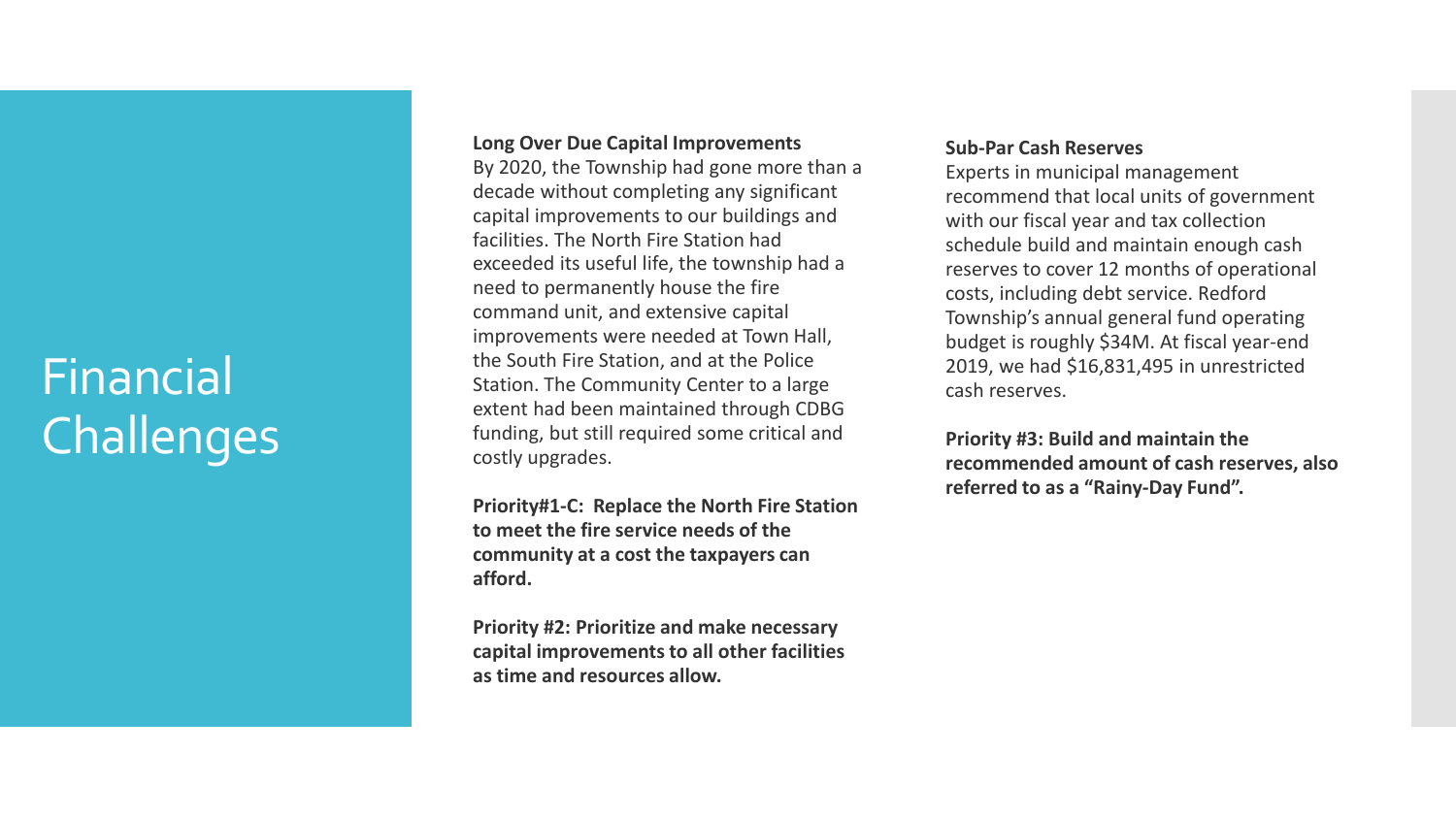Two years prior to my appointment there were some operational decisions made that had a negative impact on township finances, operations, and employee morale, that resulted in the filing of lawsuits and employee grievances and compromised the trust between the Supervisor and most of the Board of Trustees. In February 2018, the Board took action to change the form of government by appointing a Superintendent to run day-to-day operations. This structural change put an end to the "strong Supervisor" form of government by separating the executive and legislative functions of government. The change empowered the Board of Trustees to specify the credentials required to perform the position and gave them the power to hold their Chief Administrator accountable for their performance.

From February 2018 to February of 2020 was a time of transition. When I accepted the appointment in February 2020, I was the third person in the Superintendent role and the fourth person managing executive functions in two years. Overall operations were chaotic from both an organizational and administrative perspective and it was seriously impacting the workforce. The department heads and interim leaders, much to their credit, were able to keep their departments and the township running, but the need for stable leadership, common goals, and clear direction was critically necessary to bring order out of the chaos and get the township back together and moving forward in a positive direction.

History of **Organizational** and Administrative Changes and their Impact on **Operations**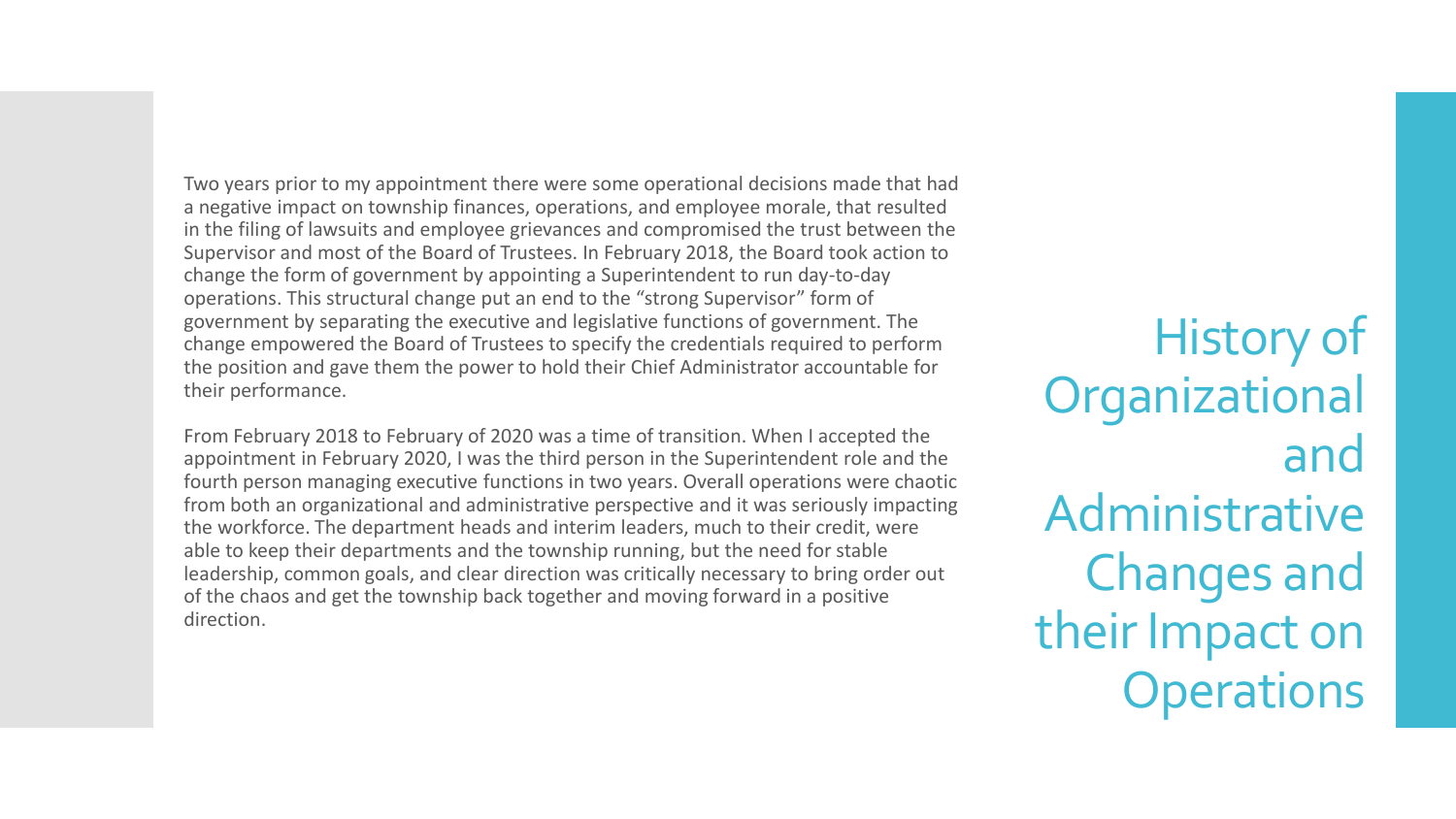# 7 Most **Significant** Operational Challenges

- 1) Residual contentiousness that existed between the former Supervisor and several members of the Board, between some elected leaders, and between elected and appointed leaders.
- 2) Contempt and unrest in the workforce; 3 active/threatened hostile work environment cases, 5 active employee grievances, low employee morale overall and a strong undercurrent of mistrust throughout the organization.
- 3) The need to clearly define and codify the new role and responsibilities of the elected Supervisor, and Deputy Supervisor if one were to be appointed.
- 4) Organizational deficiencies included: the lack of an experienced Human Resource Director, an overtasked DPS/Community Development/Economic Development Director, the absence of communication professional, inadequate succession planning (outside of the police department), and understaffing in the Police and Fire departments, that would require our immediate and ongoing attention.
- 5) Administratively, there was a significant backlog of paperwork including; expired intergovernmental agreements, outdated ordinances, unkept employee records, very little documentation of existing polices and no policy management system or employee identification process and an antiquated time management system and website.
- 6) A less than optimal office arrangement and professional appearance in Township Hall, and ADA and building security issues that could present both legal and financial concerns.
- 7) The COVID-19 Pandemic, and the need to respond to over 50 Executive Orders issued by the Governor in the first 10 months of my tenure.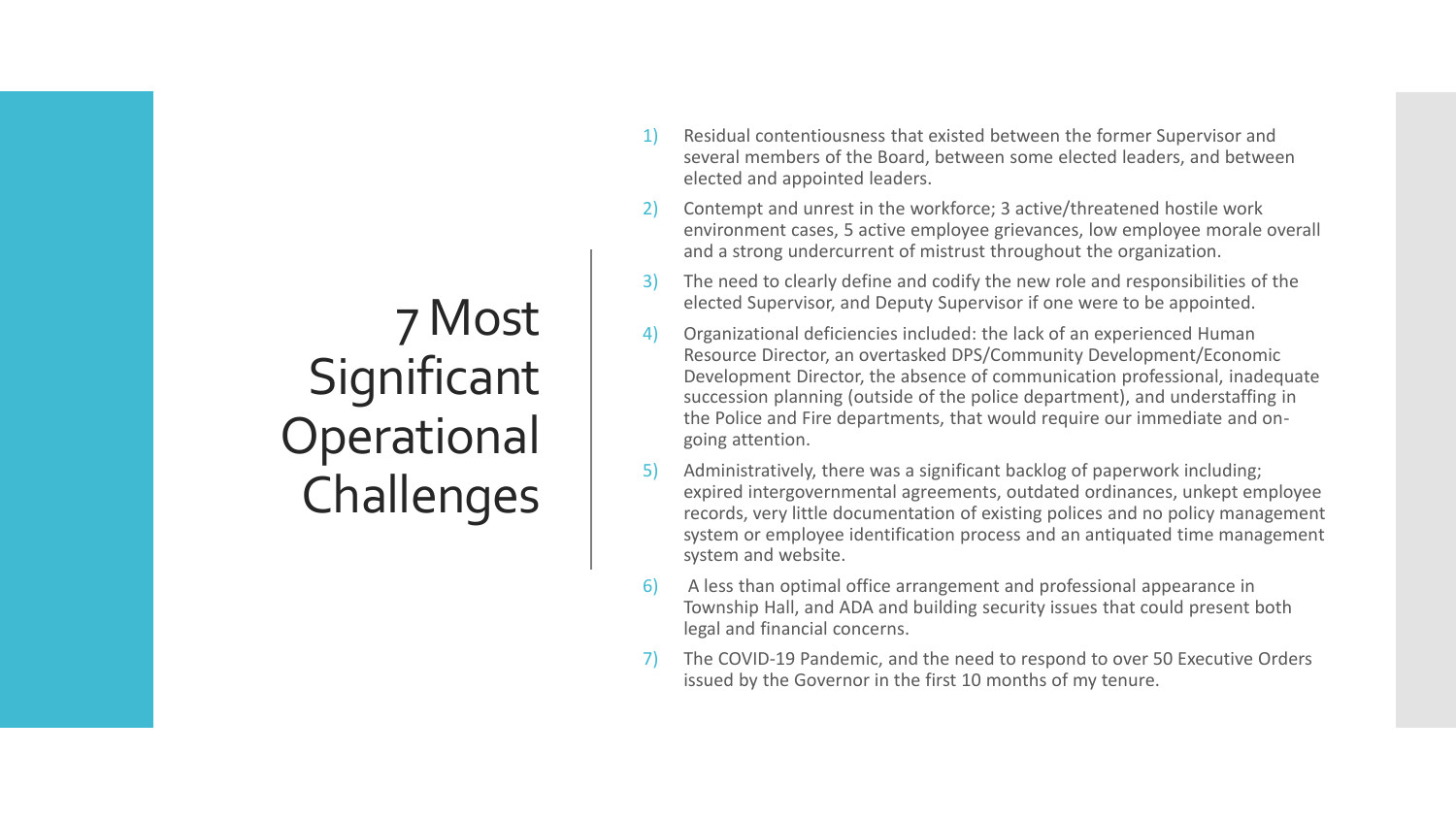### Summary of Accomplishments

 The Path to Long Term Financial Stability

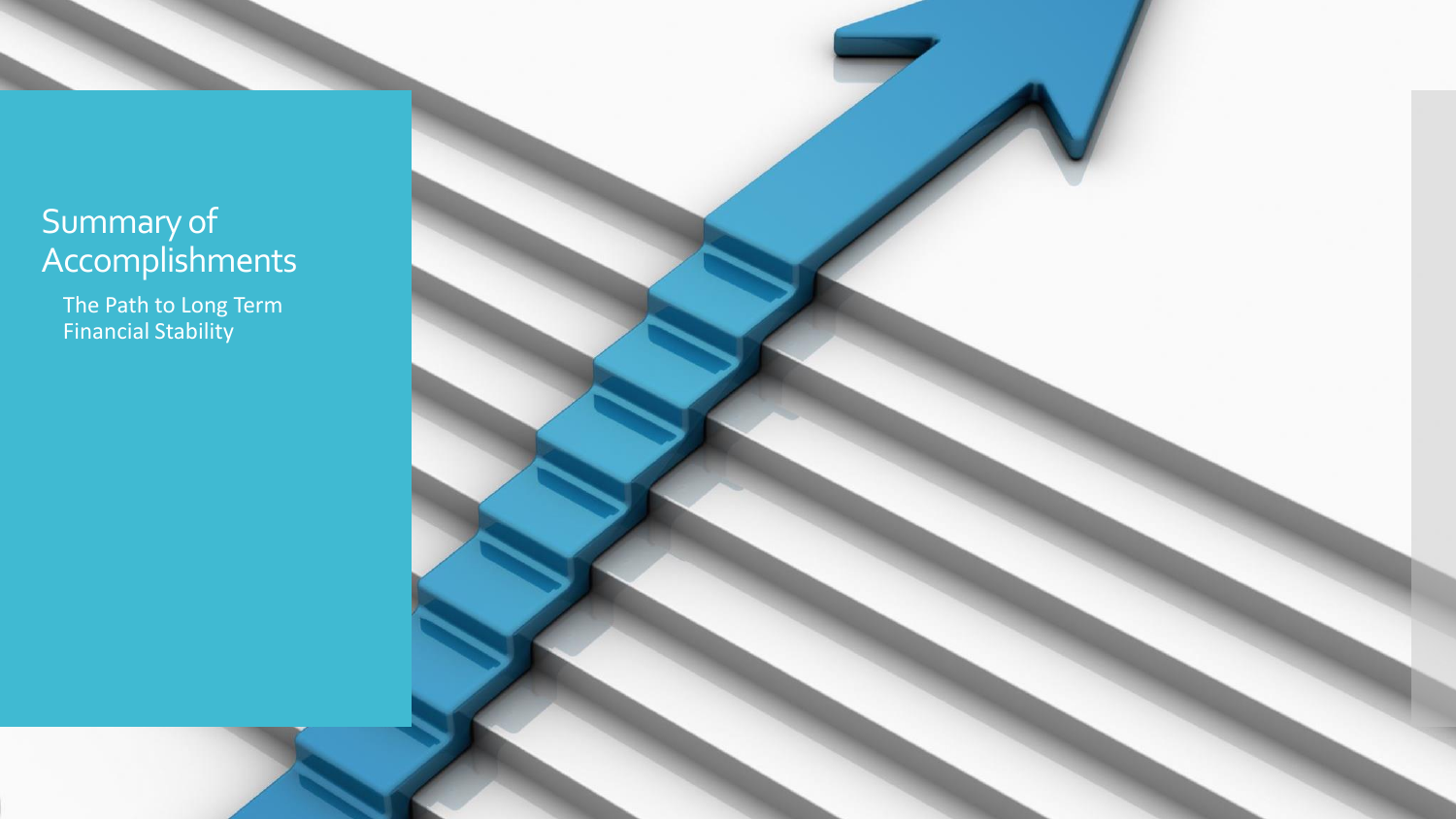### Balanced Budgets

In February 2020, my initial assessment of the Township's finances showed a history of balanced budgets. I am pleased to report that we continue to operate with balanced budgets across all funds.

#### **GENERAL FUNDS**

|                                 |    |                 |    |                 | 2021-22         |
|---------------------------------|----|-----------------|----|-----------------|-----------------|
|                                 |    | 2019-20         |    | 2020-21         | <b>AMENDED</b>  |
| <b>DESCRIPTION</b>              |    | <b>ACTIVITY</b> |    | <b>ACTIVITY</b> | <b>BUDGET</b>   |
| <b>TOTAL ESTIMATED REVENUES</b> | Ş  | 6,316,112       | \$ | 5,886,690       | \$<br>5,993,180 |
| <b>TOTAL APPROPRIATIONS</b>     | Ş  | 5,419,039       | \$ | 5,975,706       | 6,030,770       |
| NET OF REVENUES/APPROPRIATIONS  | \$ | 897,073         | \$ | (89,016)        | (37, 590)       |
|                                 |    |                 |    |                 |                 |
| <b>BEGINNING FUND BALANCE</b>   | \$ | 3,515,409       | \$ | 4,412,485       | \$<br>4,323,469 |
| <b>ENDING FUND BALANCE</b>      | Ş  | 4,412,482       | ς  | 4,323,469       | 4,285,879       |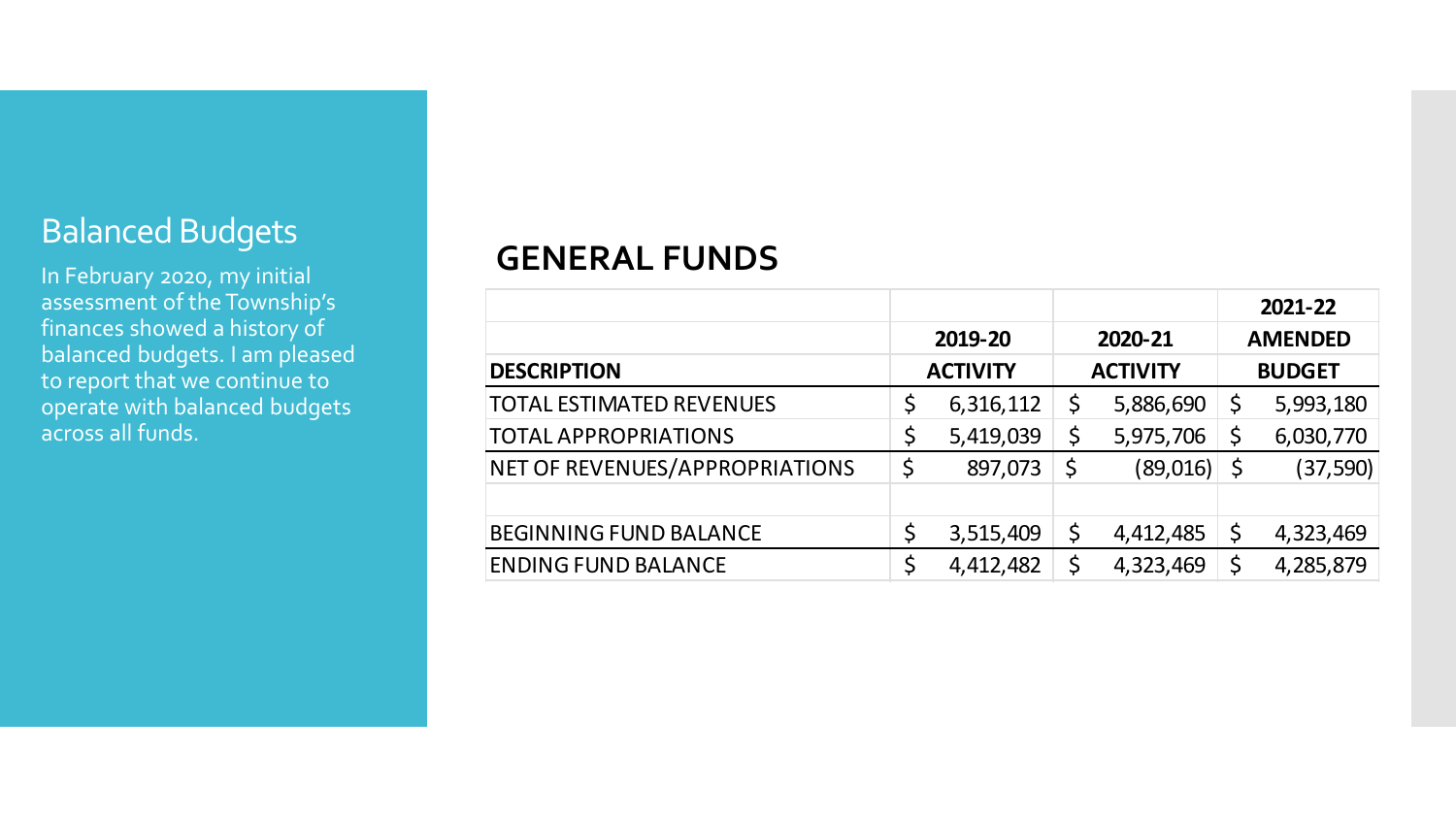#### Balanced Budgets

In February 2020, my initial assessment of the Township's finances showed a history of balanced budgets. I am pleased to report that we continue to operate with balanced budgets across all funds.

### **NON-MAJOR GENERAL FUNDS**

|                                 |                 |                 |    | 2021-22        |
|---------------------------------|-----------------|-----------------|----|----------------|
|                                 | 2019-20         | 2020-21         |    | <b>AMENDED</b> |
| <b>DESCRIPTION</b>              | <b>ACTIVITY</b> | <b>ACTIVITY</b> |    | <b>BUDGET</b>  |
| <b>TOTAL ESTIMATED REVENUES</b> | 36,858,472      | 40,245,590      | Ş  | 39,929,130     |
| <b>TOTAL APPROPRIATIONS</b>     | 36,458,851      | 36,993,943      | Ş  | 39,760,680     |
| NET OF REVENUES/APPROPRIATIONS  | \$<br>399,621   | 3,251,647       |    | 168,450        |
|                                 |                 |                 |    |                |
| <b>BEGINNING FUND BALANCE</b>   | 20,940,142      | 21,339,754      | \$ | 24,591,410     |
| <b>ENDING FUND BALANCE</b>      | 21,339,763      | 24,591,401      |    | 24,759,860     |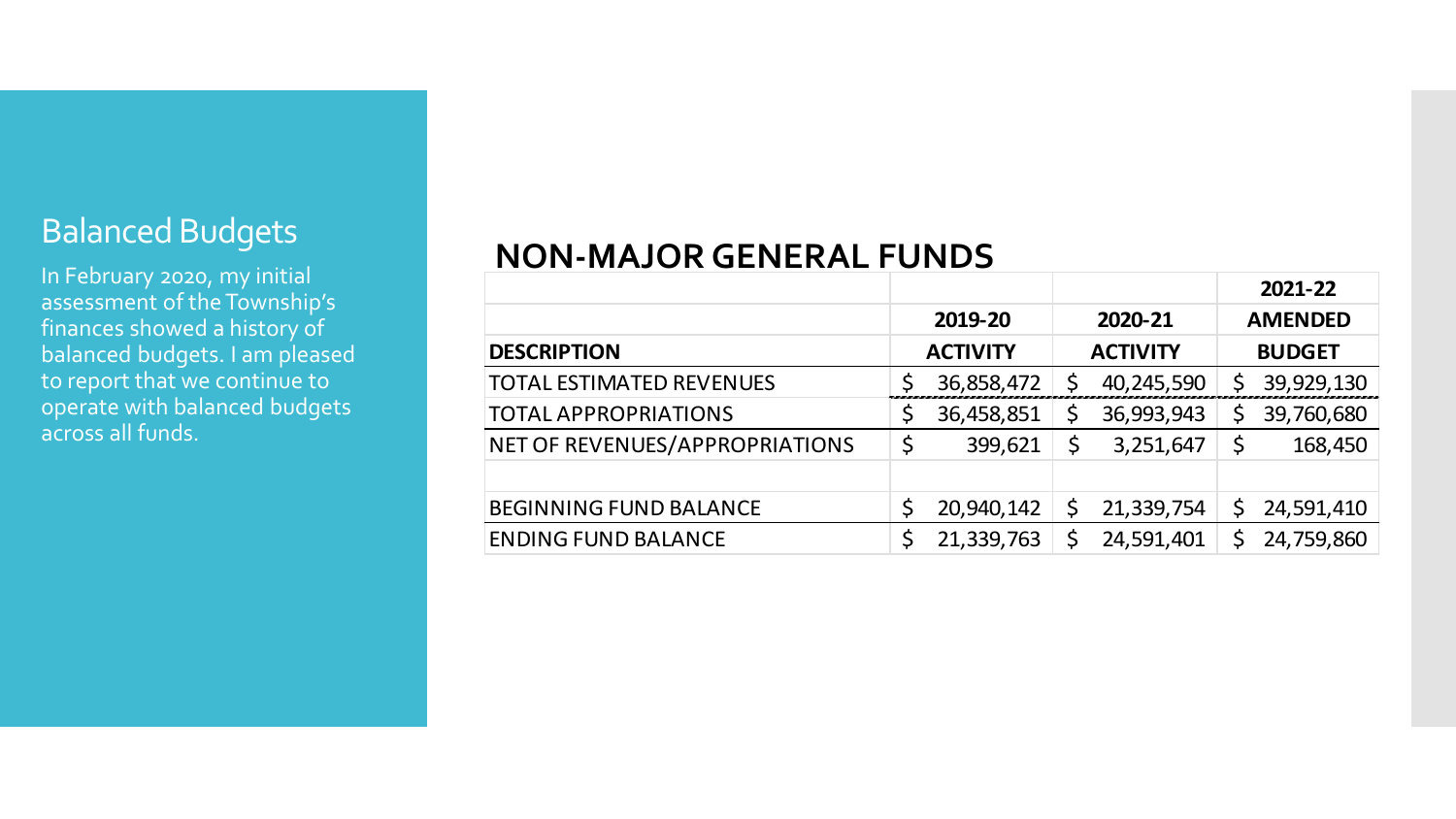### Balanced Budgets

In February 2020, my initial assessment of the Township's finances showed a history of balanced budgets. I am pleased to report that we continue to operate with balanced budgets across all funds.

#### **ENTERPRISE FUNDS**

|                                 |    |                 |                 |    | 2021-22        |
|---------------------------------|----|-----------------|-----------------|----|----------------|
|                                 |    | 2019-20         | 2020-21         |    | <b>AMENDED</b> |
| <b>DESCRIPTION</b>              |    | <b>ACTIVITY</b> | <b>ACTIVITY</b> |    | <b>BUDGET</b>  |
| <b>TOTAL ESTIMATED REVENUES</b> |    | 21,135,068      | 21,941,685      | \$ | 21,747,970     |
| <b>TOTAL APPROPRIATIONS</b>     |    | 20,579,646      | 18,695,005      | \$ | 21,781,760     |
| NET OF REVENUES/APPROPRIATIONS  | \$ | 555,422         | \$<br>3,246,680 | Ş  | (33, 790)      |
|                                 |    |                 |                 |    |                |
| <b>BEGINNING FUND BALANCE</b>   |    | 31,909,038      | 32,464,468      | \$ | 35,711,158     |
| <b>ENDING FUND BALANCE</b>      | Ś  | 32,464,460      | 35,711,148      | Ś  | 35,677,368     |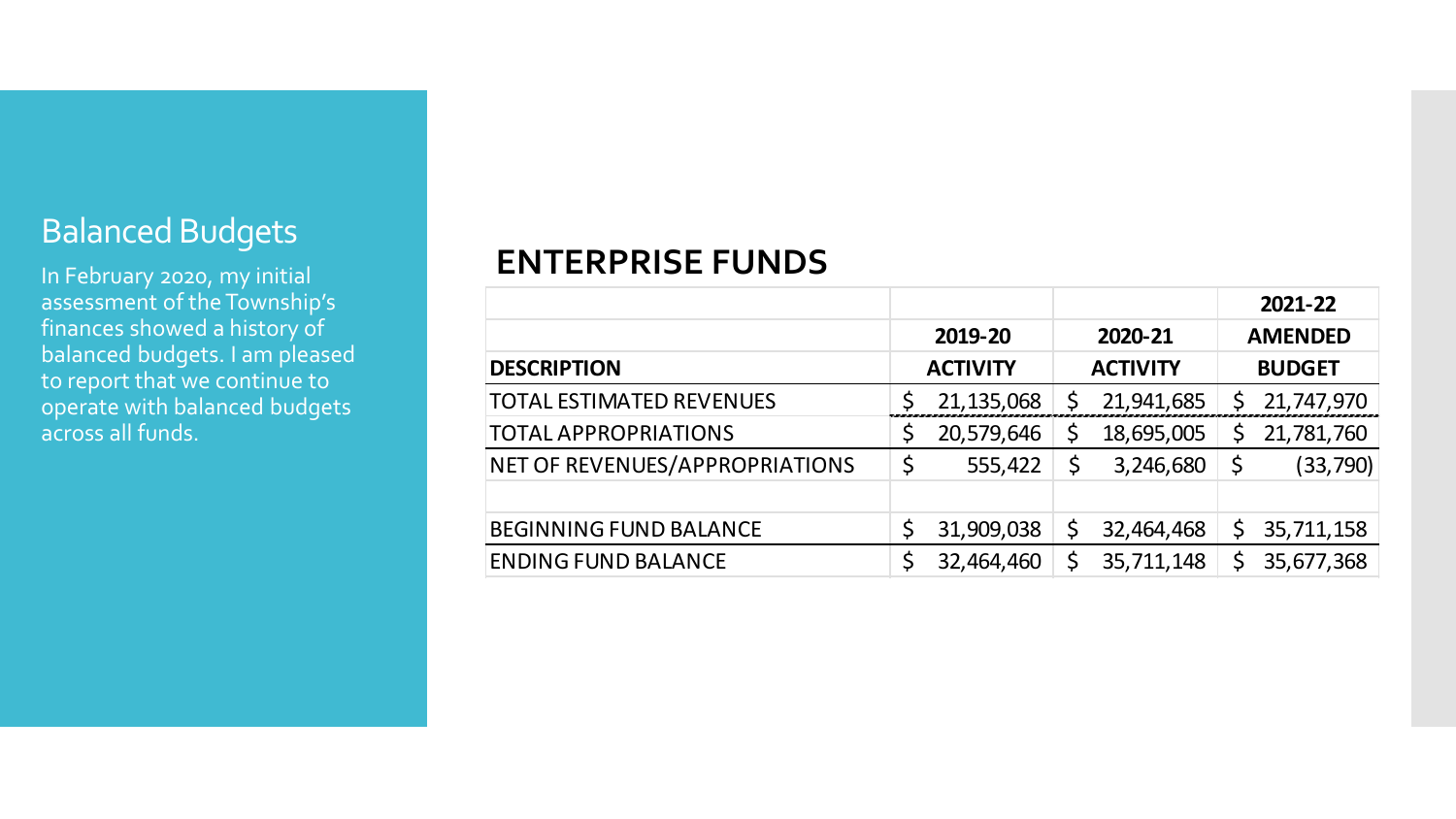## Rainy Day Funds

Our Unrestricted Cash on Hand or "Rainy-Day" Funding continues to improve.

#### **CASH RESERVES FOR "RAINY DAY FUND"**

| Description                                                                     | 03/31/2019<br>03/31/2020<br>\$16,831,495.00<br>\$18,552,917 |  | 103/31/2021 |
|---------------------------------------------------------------------------------|-------------------------------------------------------------|--|-------------|
| Unrestricted Cash on Hand                                                       |                                                             |  | 21,966,118  |
| *Balance before paying \$2M additional contribution to Pension/OPEB Liabilities |                                                             |  |             |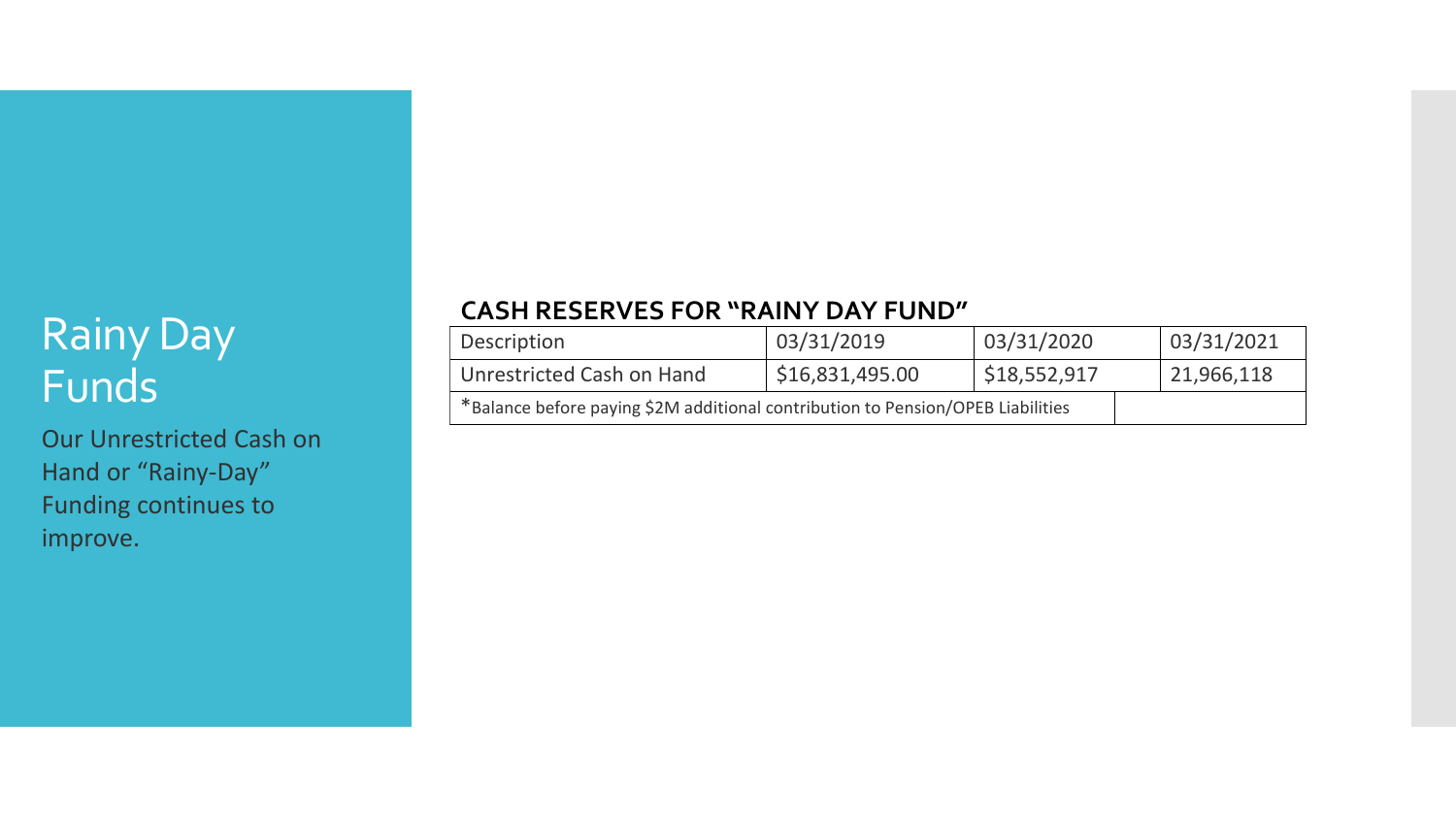|                                          |     | <b>Ending</b>            |    | <b>Ending</b>  |    | <b>Ending</b>  |                   | <b>Final</b>    |
|------------------------------------------|-----|--------------------------|----|----------------|----|----------------|-------------------|-----------------|
|                                          |     | <b>Balance</b>           |    | <b>Balance</b> |    | <b>Balance</b> |                   | <b>Maturity</b> |
| <b>Debt/Lease Name</b>                   |     | 3.31.20                  |    | 3.31.21        |    | 3.31.22        | <b>Department</b> | <b>Date</b>     |
| 2019 Lease Purchase - Motorola Radios    | \$  | 361,853                  | \$ | 241,235        | \$ | 120,618 Police |                   | 2022            |
| 2017 Capital Improvement Refunding Bonds |     | \$2,575,305              | S. | 1,696,596      | \$ | 971,414        | Brownfield        | 2023            |
| 2007 CDBG Bond                           | Ş   | 1,035,000                | Ş  | 710,000        | S  | 365,000        | <b>CDGB</b>       | 2023            |
| 2017 Capital Improvement Bonds           | \$  | 254,698                  | \$ | 128,407        | Ş  | 3,589          | Water/Sewer       | 2024            |
| 2017 Refunding Bond                      | Ş.  | 1,680,000                | S. | 1,430,000      | \$ | 890,000        | Brownfield        | 2026            |
| 2016 Refunding Bond                      | Ş   | 2,080,000                | Ş. | 1,780,000      | S  | 1,460,000      | Brownfield        | 2026            |
| 2019 Lease Purchase - Ladder Truck       | \$  | 700,000                  | \$ | 608,770        | \$ | 514,762        | Fire              | 2027            |
| 2019 Installment Purchase Court          | \$  | 1,000,000                | \$ | 900,000        | \$ | 800,000        | Court             | 2030            |
| 2016 Capital Improvement Bonds           | \$. | 6,875,000                | Ş. | 6,525,000      | \$ | 6,175,000      | Water/Sewer       | 2030            |
| 2021 Fire Station Bond                   | \$  | $\overline{\phantom{a}}$ |    |                | \$ | 5,825,000      | Fire              | 2040            |

## Long Term Debt

Another key component of fiscal responsibility is making the large-scale investments that the Township needs and properly managing the associated long-term debt. The chart above shows the Township's Long-Term Debts and their respective maturity dates. All payments have been made on time, and those debts soon to expire will free up general and enterprise fund dollars that will help us cover the payments of newer projects like the North Fire Station and the new CSO Basins.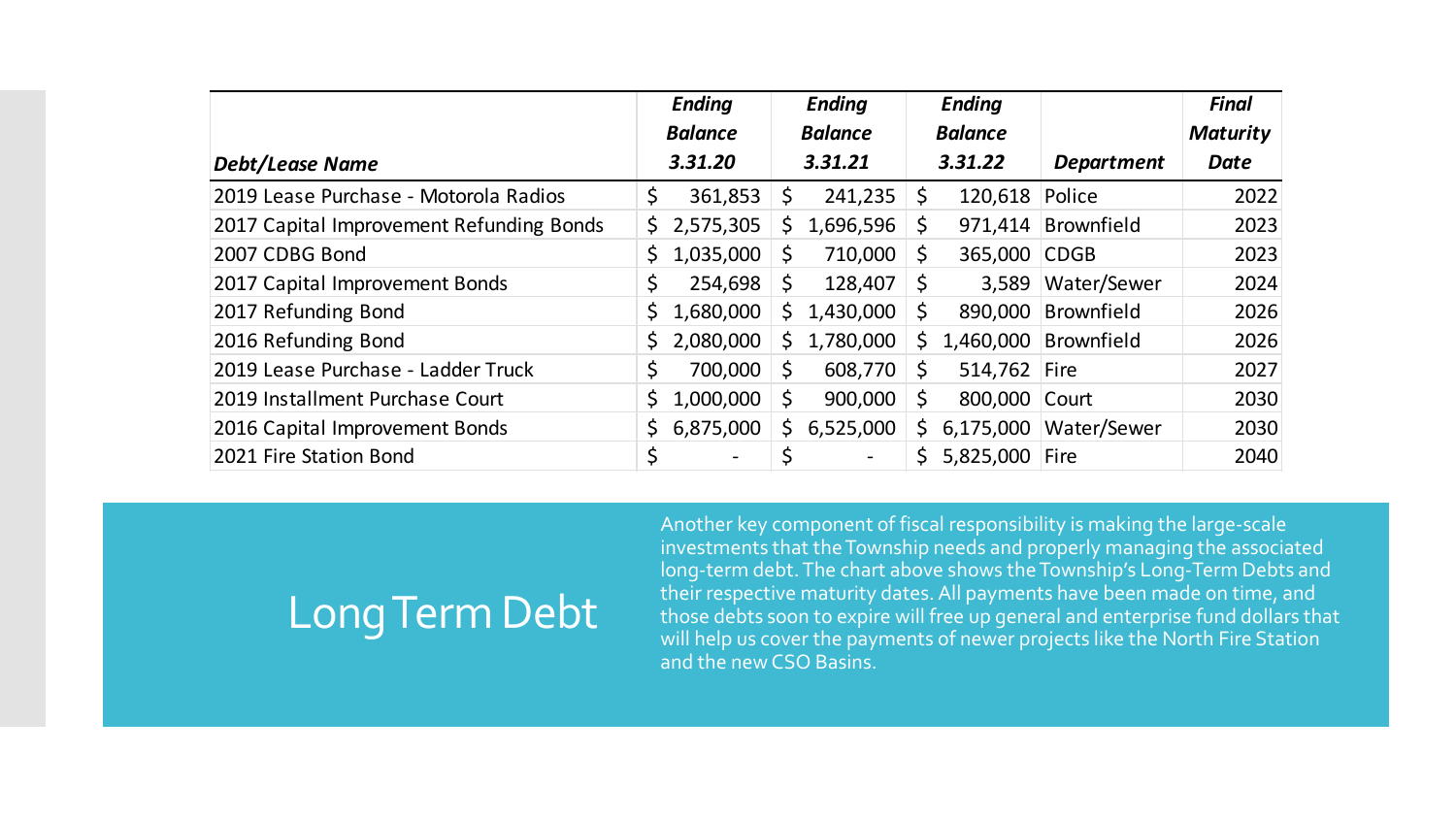Main Focus of **Collective** Bargaining 2021-2022

 The next set of charts on the following page show the improvements in the pension and OBEP funding levels that we were able to obtain through wise investments, positive market trends, and a fund transfer in 2020. More work is needed to reduce this debt and there are only three ways to do it; first, the township supplements their required contributions to the funds, secondly, require employees and retirees to make modest contributions, and thirdly, to modify retirement benefits going forward.

 The township has already acted to supplement these funds, but employee contributions and the future of retirement benefits offered are subject to collective bargaining. It is our goal to increase employee compensation through wages and bonuses in exchange for the necessary reductions and modifications in retiree benefits. This shift in how we compensate our workforce will also bring the township's wage scale more in line with our peers and assist in our recruiting efforts, especially in the Police and Fire Departments.

 In order to tackle this unprecedented initiative, the Board supported my recommendation to contract Ken Wilson from the Perkins Law Group to lead contract negotiations for the Township with all four unions, and the impact of those negotiations will be reflected in this year's pension valuations and reported in my EOY Report for 2022, and in the OPEB valuations in 2023 and reflected in my EOY Report for 2023.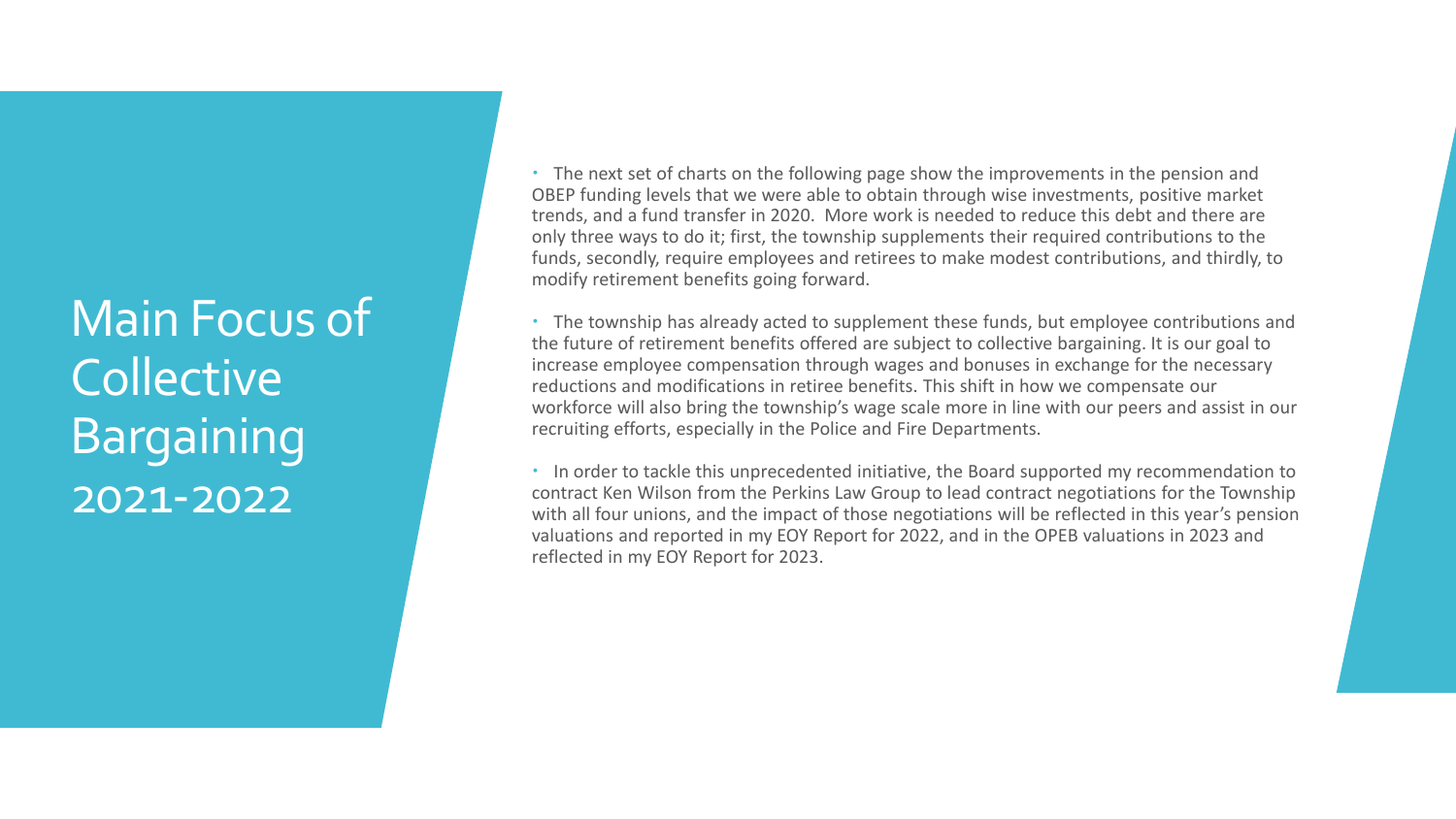|                        | <b>Total Pension</b> | Plan Net |                       |                    | <b>Net Pension</b> | Percent |  |
|------------------------|----------------------|----------|-----------------------|--------------------|--------------------|---------|--|
| <b>MERS</b>            | Liability            |          | Position              |                    | Liability          | Funded  |  |
| Balance 12/31/2019     | \$<br>53, 118, 553   |          | 29,006,164            |                    | 24, 112, 389       | 54.6%   |  |
| Balance 12/31/2020     | \$<br>55,416,178     | \$       | 31, 156, 126          | \$                 | 24,260,052         | 56.2%   |  |
|                        |                      |          |                       |                    |                    |         |  |
|                        | <b>Total Pension</b> |          | Plan Net              |                    | <b>Net Pension</b> | Percent |  |
| <b>Police and Fire</b> | Liability            |          | Position              |                    | Liability          | Funded  |  |
| Balance 03/31/2020     | \$<br>121,460,058    | \$       | 58,911,552            | \$                 | 62,548,506         | 48.5%   |  |
| Balance 03/31/2021     | \$<br>127,779,059    | \$       | 77,498,552            | 50,280,507<br>\$   |                    | 60.7%   |  |
|                        |                      |          |                       |                    |                    |         |  |
|                        | <b>Total Pension</b> | Plan Net |                       | <b>Net Pension</b> |                    | Percent |  |
| <b>Combined</b>        | Liability            |          | Liability<br>Position |                    |                    | Funded  |  |
| Balance 03/31/2020     | \$<br>174,578,611    | \$       | 87,917,716            | \$                 | 86,660,895         | 50.4%   |  |
| Balance 03/31/2021     | \$<br>183, 195, 237  | \$       | 108,654,678           | 74,540,559<br>Ş    |                    | 59.3%   |  |

# Unfunded Liabilities and Legacy Debt - Pensions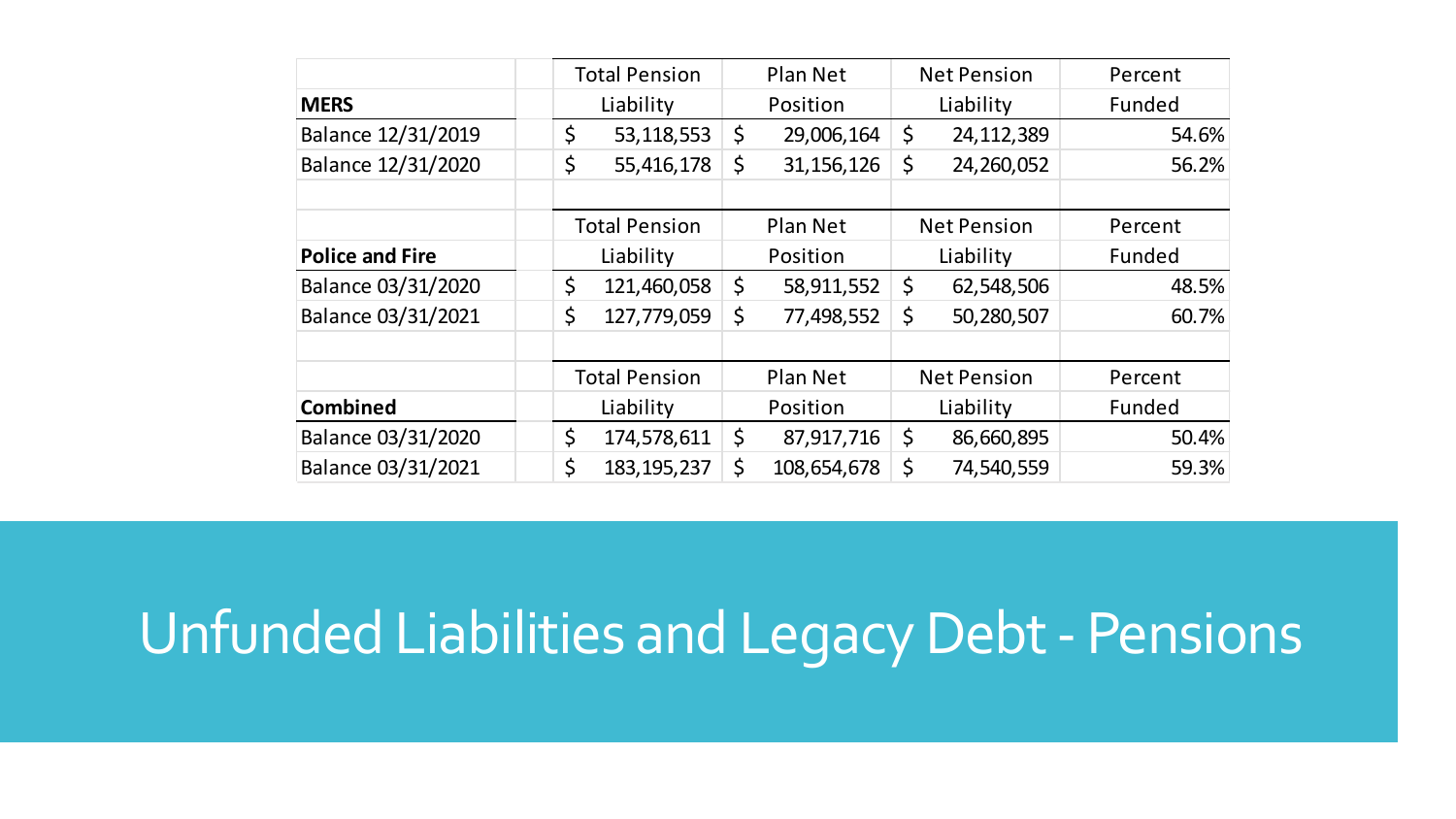|                          | <b>Total OPEB</b>   |                 | Plan Net  |                   | <b>Net OPEB</b> | Percent   |  |        |
|--------------------------|---------------------|-----------------|-----------|-------------------|-----------------|-----------|--|--------|
| <b>General Employees</b> | Liability           |                 | Position  |                   | Liability       | Funded    |  |        |
| Balance 03/31/2020       | \$<br>62,717,693    | \$<br>2,522,749 |           | \$                | 60,194,944      | 4.0%      |  |        |
| Balance 03/31/2021       | \$<br>45,852,152    | \$              | 4,776,256 |                   | 41,075,896      | 10.4%     |  |        |
|                          | <b>Total OPEB</b>   |                 | Plan Net  |                   | <b>Net OPEB</b> | Percent   |  |        |
| <b>Police and Fire</b>   | Liability           |                 | Position  | Liability         |                 | Funded    |  |        |
| Balance 03/31/2020       | \$<br>117,432,214   | \$              | 4,978,931 | \$                | 112,453,283     | 4.2%      |  |        |
| Balance 03/31/2021       | \$<br>90,347,438    | \$              | 5,118,536 | \$                | 85,228,902      | 5.7%      |  |        |
|                          | <b>Total OPEB</b>   |                 | Plan Net  |                   | Net OPEB        | Percent   |  |        |
| <b>Combined</b>          | Liability           | Position        |           |                   |                 | Liability |  | Funded |
| Balance 03/31/2020       | \$<br>180, 149, 907 | \$              | 7,501,680 | \$<br>172,648,227 |                 | 4.2%      |  |        |
| Balance 03/31/2021       | \$<br>136, 199, 590 | \$              | 9,894,792 | \$                | 126,304,798     | 7.3%      |  |        |

## Unfunded Liabilities and Legacy Debt -OPEB

The only liability more inadequately funded than pensions were the employee OPEB Trust Accounts for both General Employees, (MAPE) and the Police and Fire Unions. Fortunately, the Single Audit of 2020 revealed \$1.97M in reserves for MAPE healthcare when the Township was self-insured, and we were able to move those monies to the MAPE OBEP Trust Fund. In September of 2021, our Administration recommended that an additional contribution of \$2M from Fund Balance be equally divided and allocated to both OPEB funds. We will continue to supplement these accounts as resources become available.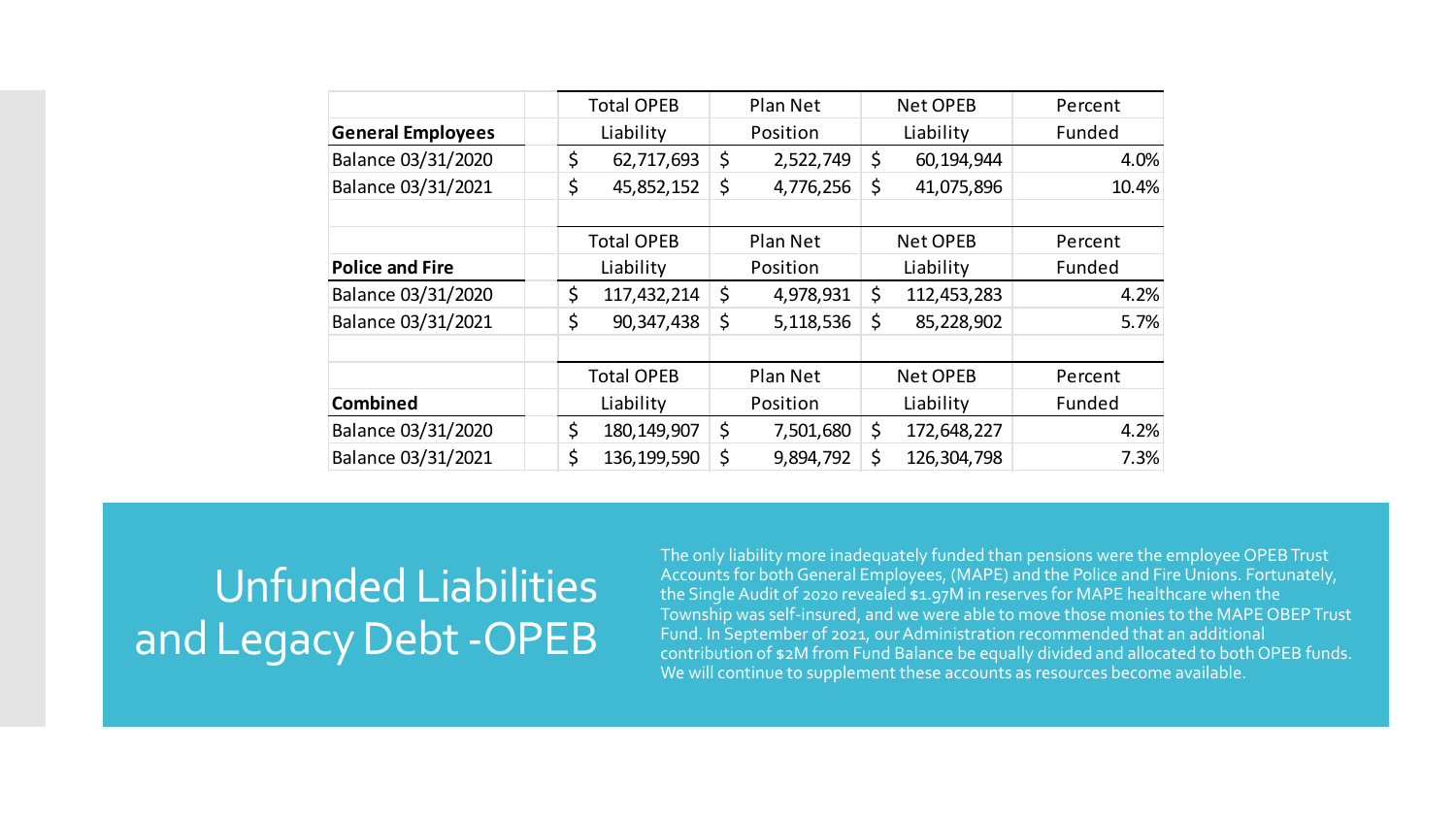## 2020 Capital Improvements – Fire Services

In February 2020, the township was two and half years into planning the replacement of the North Fire Station and the addition of a smaller Central Station with additional training facilities on Five Mile Road. Not convinced that a community of our size, with nearly \$260M in unfunded legacy debt, and some of the highest taxes in the state needed more than two stations, I hired Hennessy Engineering to conduct a feasibility study that would examine the condition of our existing fire stations, and conduct a data analysis on our run volume, and run times, to confirm what facilities were needed to meet the fire service needs on our community. The study concluded that one larger North End Station was the most prudent way to meet our fire service needs and the \$3000 study saved the Township over \$4M in Construction costs and another \$4M in operation and maintenance costs over the lifetime of the third station.

The Township's history of balanced budgets, reasonable debt-to-income ratio, and our plans to address the legacy debt, helped us maintain our A+ Bond Rating and secure an exceptional 1.8% interest rate on the \$6.2M needed to build the long over-due North Fire Station. Construction is underway and is currently scheduled for completion Summer of 2022.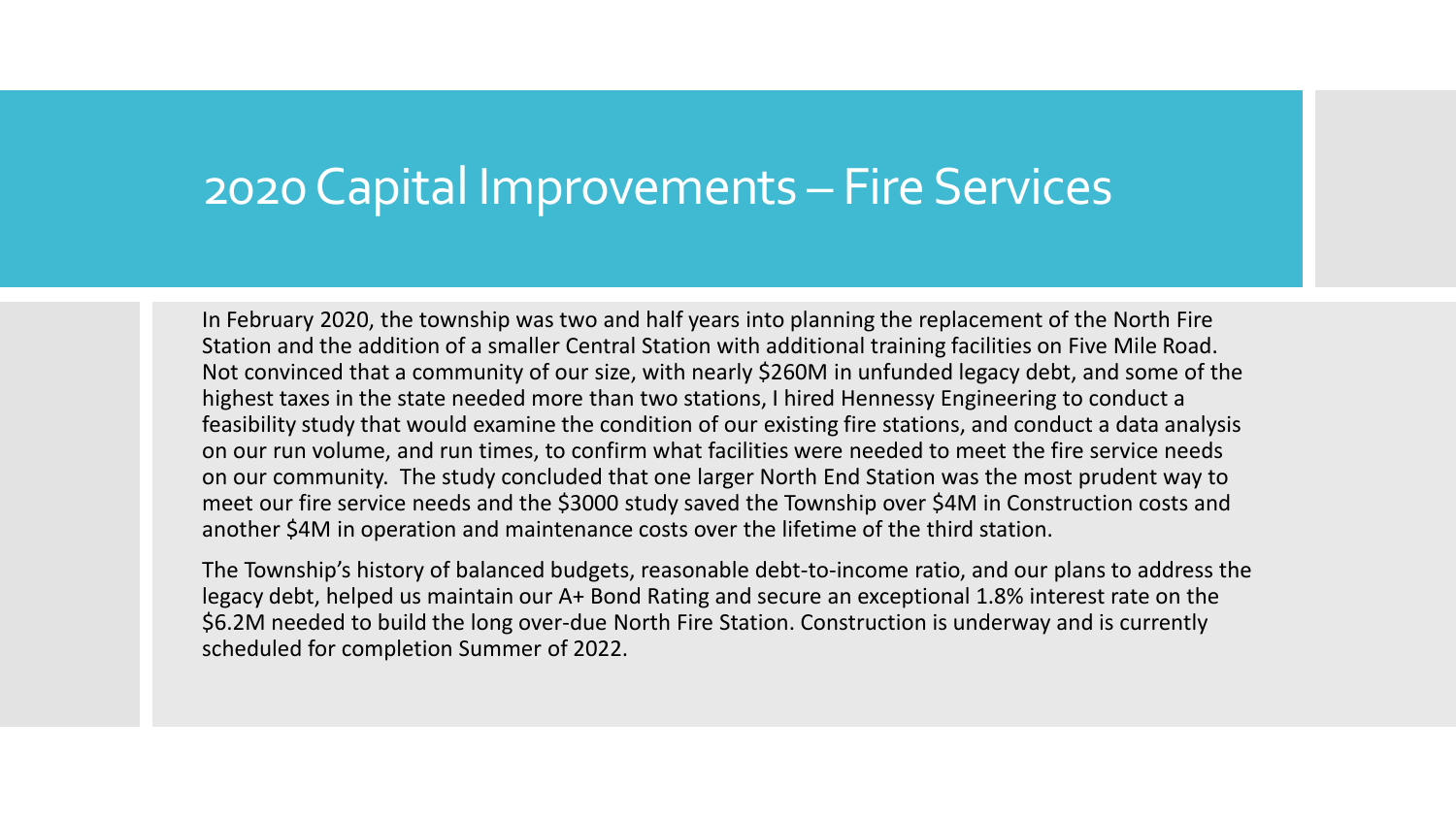### **Township Hall**

- Parking Lot Replacement
- Office Relocations/Renovations
- Paint, Carpet, and Furniture Replacement
- Installed new ADA Compliant Public Restrooms
- Installed new ADA Compliant Addition to Clerk's Office and eliminated non-compliant counter in hallway.
- Built in new 1<sup>st</sup> Floor Conference Room Addition
- Installed Inside Replacement Doors
- Installed New Access Control System to increase building security and automate time-keeping and payroll processes.

### **DPS Building**

• Installed New Access Control System and Exterior Cameras.

Other Capital Improvements – 2020-2021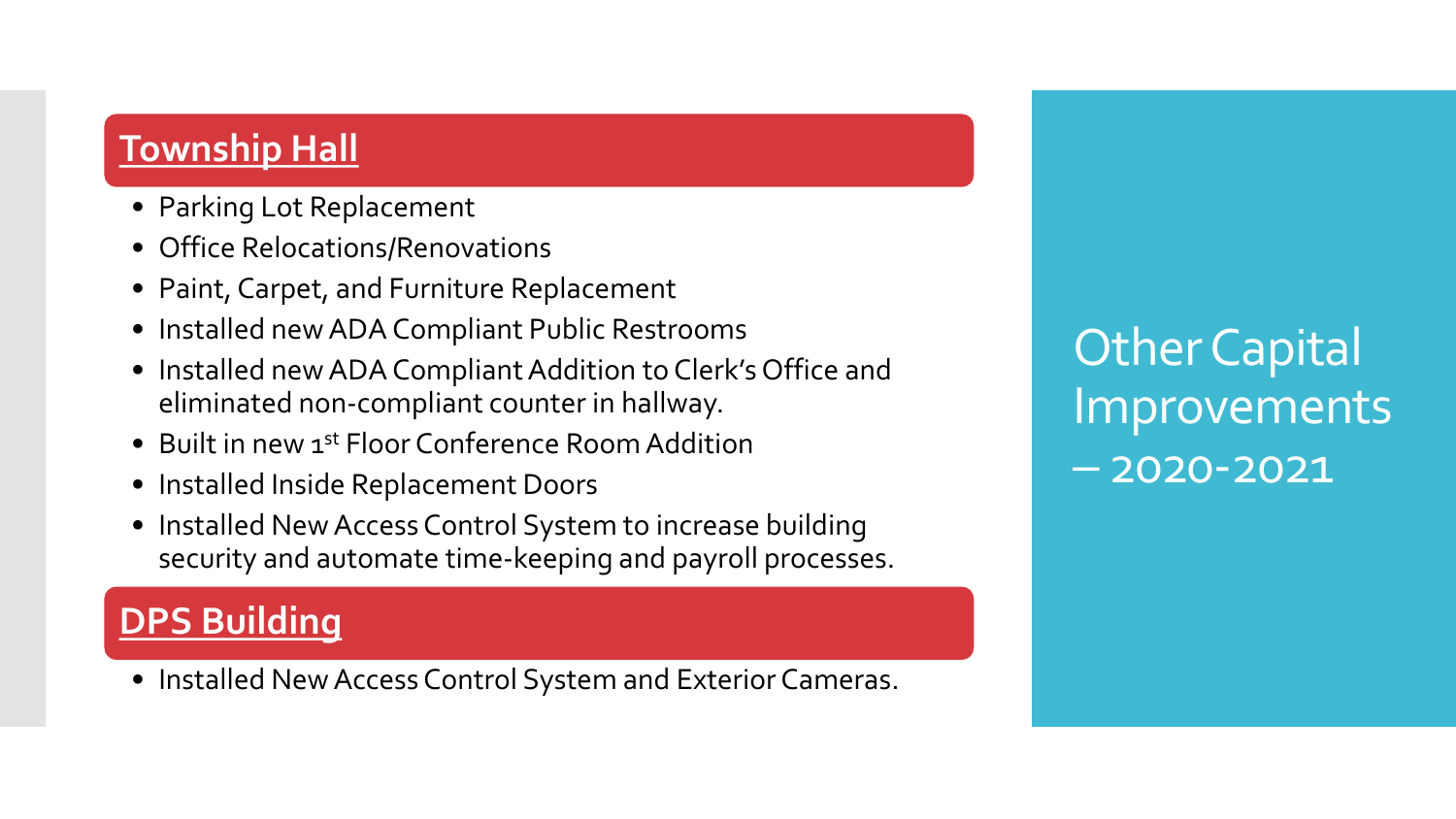## Operational Improvements

 The key to getting the township back on track and moving forward depended on being able to resolve the many personnel issues, union grievances and legal complaints that existed when I got here. I worked with our labor attorneys at GMH to resolve one hostile environment case that was already in progress, and I was able to prevent two other complaints by transferring positions to other departments. I had to work with my department heads and the union leaders to resolve all the existing employee grievances, but we did so in short order. Over the next 22 months, we prevented one hostile work environment case via job relocation and settled a few minor grievances peacefully. The results of the 2020 election worked favorably to solidify the Board and eliminate the issues concerning the Deputy Supervisor position. The newly elected Supervisor has made great strides in building a sense of collaboration and cooperation on the Board, and we worked with our labor attorneys to better define and codify the Supervisor's new role.

 These organizational changes made a significant impact on internal operations and went a long way to improve employee morale and productivity. The more recent requests to build out our team by restoring the dedicated Economic and Community Development Director position and adding a Communication Specialist will bring some relief to overtaxed Staff and better position us to grow and strengthen the community and improve service delivery to our residents and stakeholders.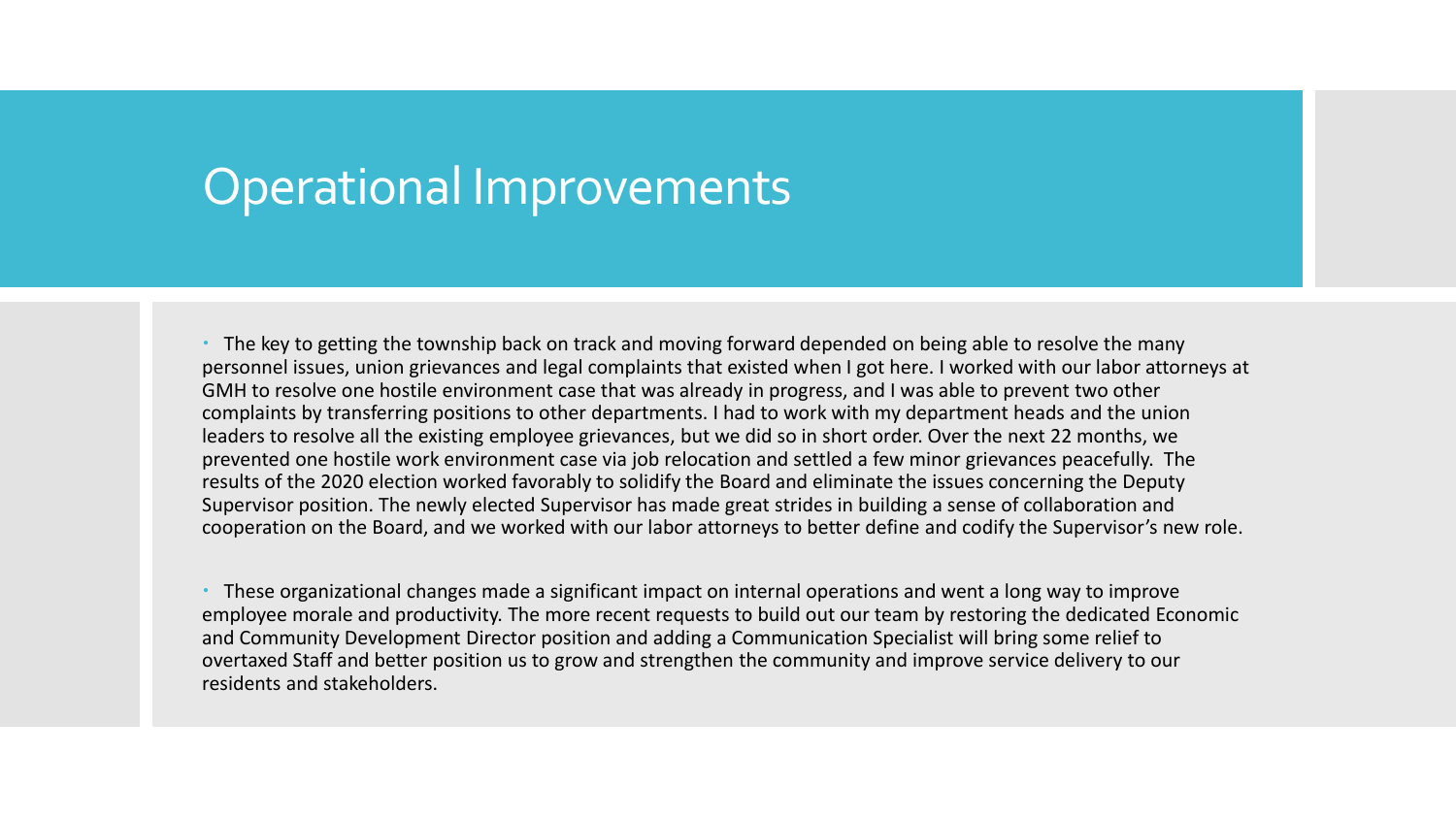# Organizational Changes

- a. Moved Finance to Superintendent's Office.
- b. Moved IT under Finance.
- c. Recommended GMH assume responsibility for General Counsel; approved by the Board.
- d. Moved Animal Control Officer back to the Police Department
- e. Eliminated a clerical position in the Supt/Personnel office and shifted the balance of the Full-Time Supervisor's compensation to restore the Human Resources Director position; adding Director Washington to our team.
- f. Exchanged the Confidential Assistant in the Superintendent's office to that of an Office Manager.
- g. Divided the Economic/Community Development (ECD) Director and DPS Director's responsibilities; returning both positions to their original roles. The new ECD position has been approved and posted.
- h. Created a Communication Specialist position to manage all internal and external communications, including social media, the Township's website, press releases etc., and assist in branding, and marketing the Township. The Communication Specialist position has been approved and posted.
- Have HR working with Police and Fire to step-up recruitment efforts to meet our staffing needs.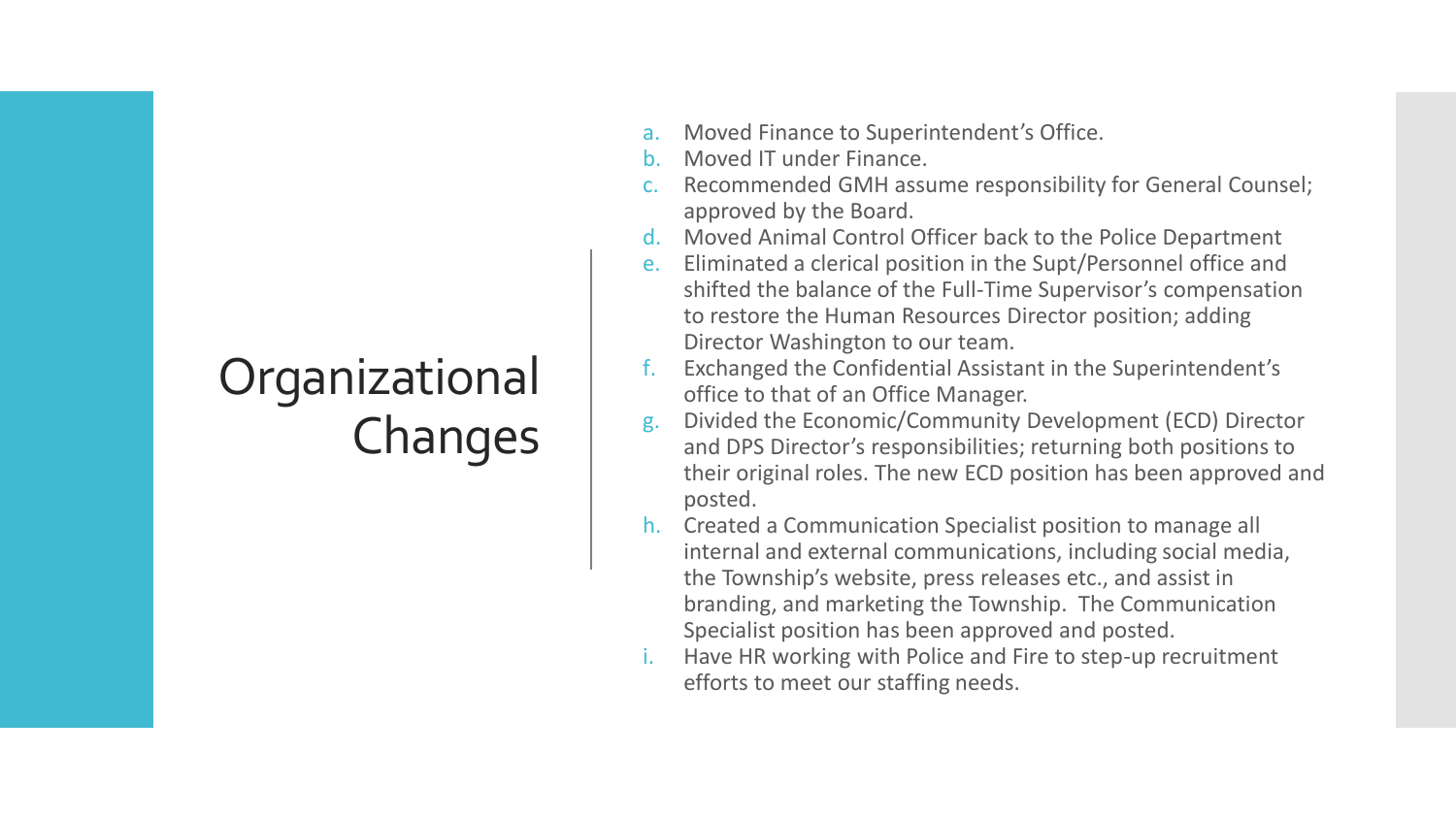## Administrative Accomplishments

While there was an onslaught of backlogged administrative needs in February of 2020 to catch up on, the COVID-19 Pandemic hit us like a tsunami only four weeks into my tenure and quickly took priority over all other administrative functions. This list includes efforts taken to update intergovernmental agreements, governing doctrines and emergency and mitigation plans, manage, allocate and account for Covid funding dollars, and complete projects to make our township hall more user friendly, professional, and functional.

- a. Accepted the appointment as Township Emergency Manager in order to collaborate with multiple government agencies and lead our team in response to over 50 Executive Orders from the Governor related to the COVID-19 Pandemic. We worked together to update the Emergency Management Plans for both the County and the State, and submitted the Hazard Mitigation Plan to Wayne County Homeland Security.
- b. We closed all the township buildings and facilities, selected key essential workers, managed those skeleton crews, furloughed most of our general employee workforce keeping their benefits and seniority intact while they could collect the Federal Stimulus payments and remain whole financially. We moved quickly to save general fund and enterprise fund dollars and didn't have to lay-off anyone permanently.
- c. As a team, we modified all of our internal operations to remain functional and modified our programs and services so not to disenfranchise our residents and businesses, and we have managed multiple emergency assistance programs and COVID related grants throughout 2020, 2021, and are still doing so today.
- d. We used the shutdown and the slowdown as an opportunity to update the Township's entire Code of Ordinances, complete the office relocations, the ADA improvements and building renovations; using grant funding to cover 80% of the costs.
- e. We purged the boxes of records being stored in the basement of town hall and the court; archiving old human resource records and digitizing the records of current retirees and active employees.
- f. We managed the budgets and compliance requirements of all earlier internal operating grants, and are still working through the phases of the ARPA funding.
- g. Most recently with the assistance and approval from the Board we secured a facilitator to assist the township with the design and implementation of a new 20-Year Comprehensive Strategic Master Plan.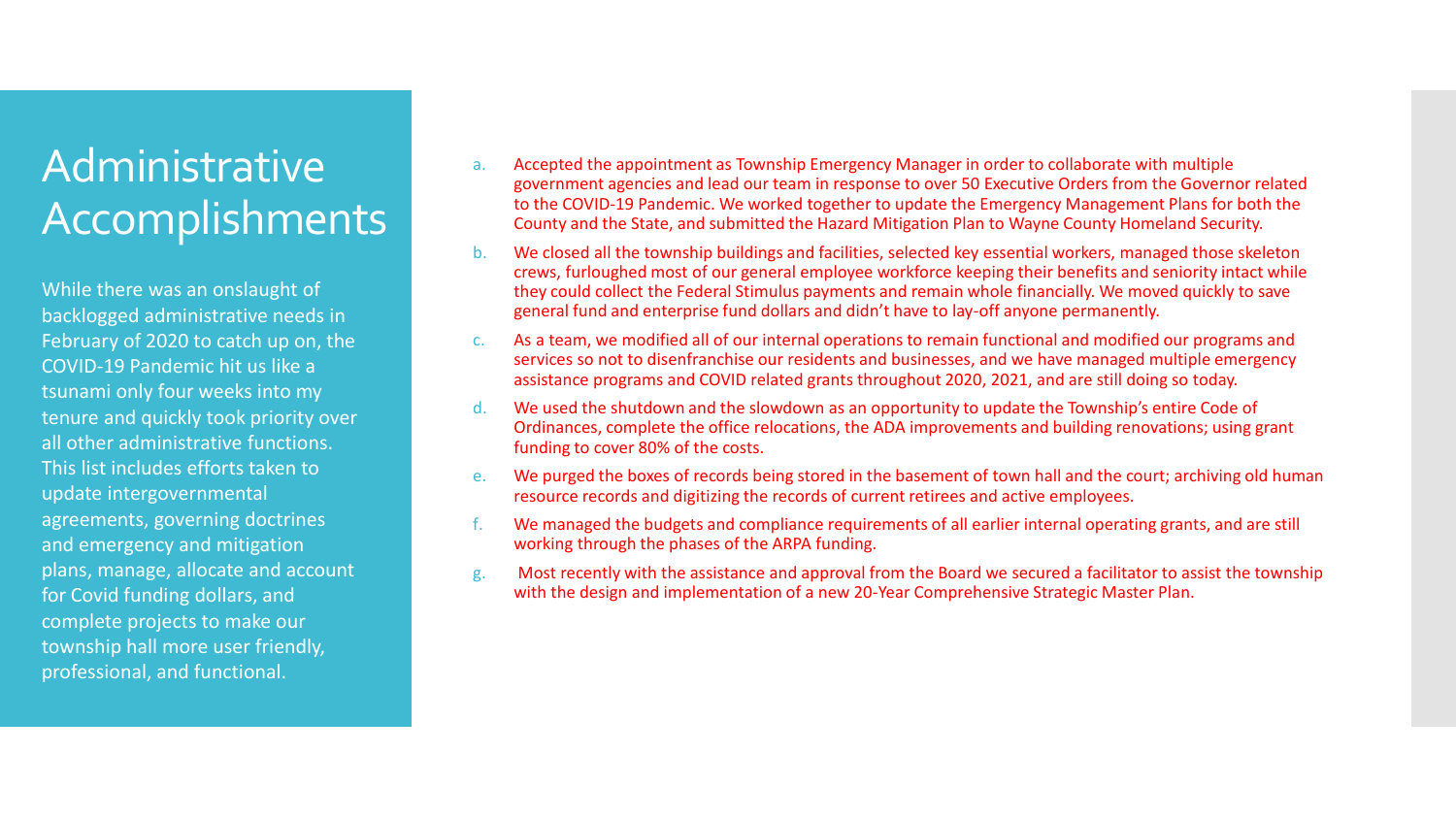## American Rescue Plan Act (ARPA)

The highlight of 2021 has to be the \$21,962,768.00 the township was allocated under the American Rescue Plan Act, half of which was received in June of 2021 with the balance to be paid in June 2022. Together we created a list of what we believe to be eligible expenditures under the previous guidelines, however the "final rule" regarding the funding was just received days ago, and we will keep the Board informed if any changes need to be made. The next slide is a spend down chart of the Grant dollars by category for your convenience. The allocations chosen will go a long way to award all our employees for their work during the pandemic, assist our administration in negotiating more township and taxpayer friendly union contracts, afford some long overdue capital improvements, and put the wheels in motion to plan for new and exciting developments as we set out to "Re-Vision Redford".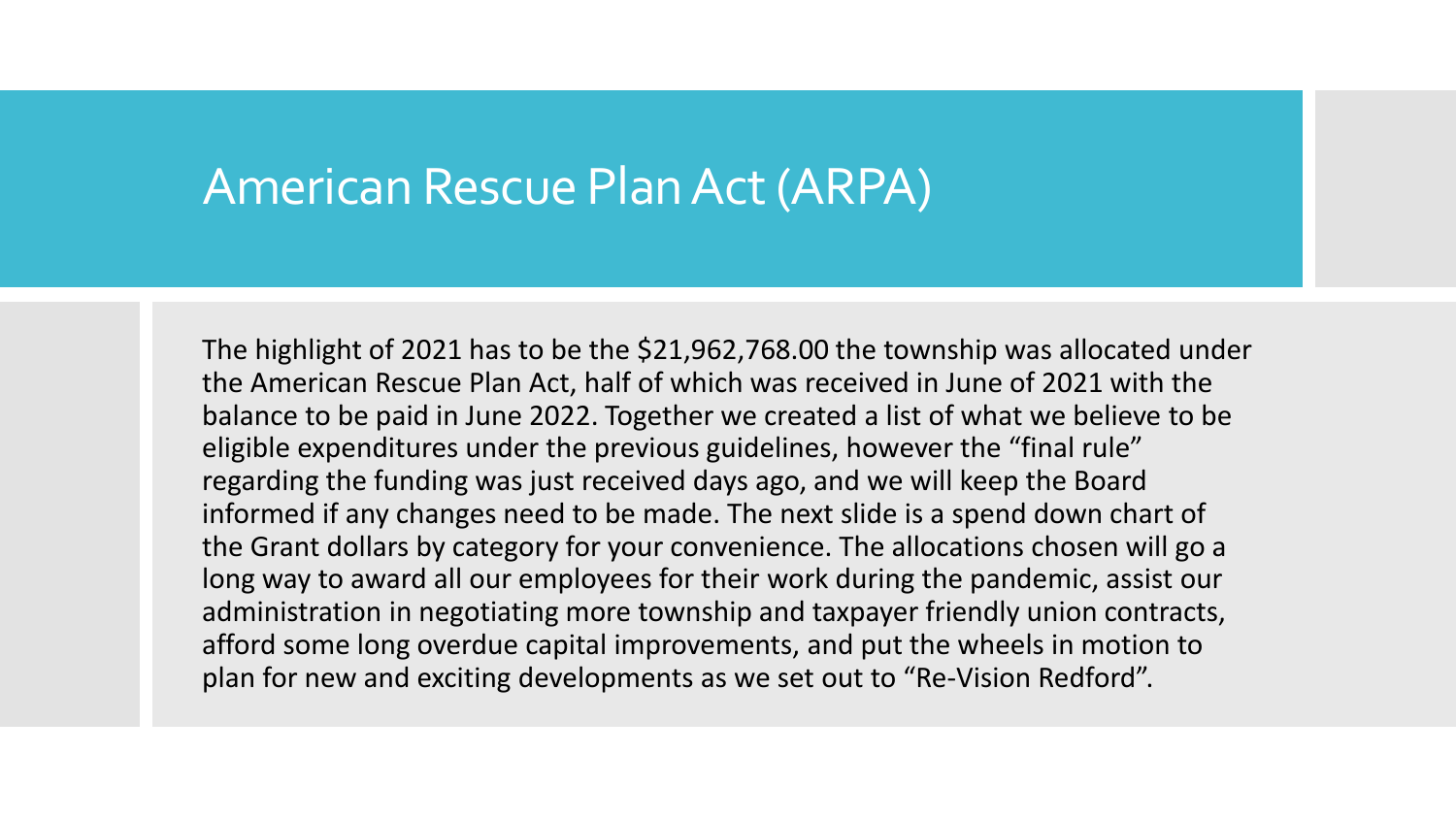|                        |                                                         |                  |                                       |      |                    |                | <b>Running</b>             |  |
|------------------------|---------------------------------------------------------|------------------|---------------------------------------|------|--------------------|----------------|----------------------------|--|
| Category               | Project                                                 | Dept/Building    | Status                                | Cost |                    | <b>Balance</b> |                            |  |
| <b>Opening Balance</b> |                                                         |                  |                                       |      |                    |                | \$21,962,768               |  |
|                        | Hazard Pay for All, \$2,000 (FT), \$1,000 (PT) for 2020 | All              | Board approved 11/23/21               | \$   | (319,000)          |                | \$21,643,768               |  |
|                        | <b>Contract Negotiations by Union</b>                   |                  |                                       |      |                    |                |                            |  |
|                        | POAM, \$4,500/yr for 4 years 2021-2024                  | Police           | Board approved 10/26/21               | \$   |                    |                | $(855,000)$ \$ 20,788,768  |  |
|                        | MAPE, \$2,000/yr for 3 years, 2022-2024                 | <b>MAPE</b>      | Offered 12/02/21                      | \$   |                    |                | $(300,000)$ \$ 20,488,768  |  |
|                        | COAM                                                    | Police           |                                       | \$   | $\omega$           |                | \$20,488,768               |  |
|                        | <b>IAFF</b>                                             | Fire             |                                       | \$   |                    |                | \$20,488,768               |  |
|                        | Development of 20 Year Strategic Master Plan            | All              | Board approved 11/09/21               | \$   |                    |                | $(165,250)$ \$ 20,323,518  |  |
|                        | <b>Administrative Overhead</b>                          |                  |                                       |      |                    |                |                            |  |
|                        | 10% of Fin Dir/ 30% of Staff Acct for 4 years           | Finance          | part of YE Budget Process             | \$   |                    |                | $(133, 120)$ \$ 20,190,398 |  |
|                        | <b>Organizational Development</b>                       |                  |                                       |      |                    |                |                            |  |
|                        | 50% Econ/Comm Director for 4 years                      |                  | Econ/Comm Dev Board approved 11/09/21 | \$   |                    |                | $(271,692)$ \$ 19,918,706  |  |
|                        | 75% Communications Specialist for 4 years               | Executive        | Board approved 11/09/21               | \$   |                    |                | $(230,044)$ \$ 19,688,663  |  |
|                        | Capital Improvements - APPROVED                         |                  |                                       |      |                    |                |                            |  |
|                        | 2F Flooring                                             | Police           | Board approved 12/14/21               | \$   |                    |                | $(69,204)$ \$ 19,619,459   |  |
|                        | 2F Office Furniture                                     | Police           | Board approved 11/23/21               | \$   |                    |                | $(109, 736)$ \$ 19,509,723 |  |
|                        | Roof                                                    | <b>Town Hall</b> | Board approved 08/10/21               | \$   |                    |                | $(193, 474)$ \$ 19,316,249 |  |
|                        |                                                         |                  |                                       |      |                    |                |                            |  |
|                        | Capital Improvements - PENDING BOARD APPROVAL           |                  |                                       |      |                    |                |                            |  |
|                        | Duct Cleaning (HVAC)                                    | Comm Center      | planning/RFP                          | \$   |                    |                | $(30,000)$ \$ 19,286,249   |  |
|                        | Boiler (HVAC)                                           | Comm Center      | planning/RFP                          | \$   |                    |                | $(250,000)$ \$ 19,036,249  |  |
|                        | Refurb to Office/Living Space at South Fire             | Fire             | planning/RFP                          | \$   |                    |                | $(150,000)$ \$ 18,886,249  |  |
|                        | Duct Cleaning (HVAC) - South Fire                       | Fire             | planning/RFP                          | \$   |                    |                | $(30,000)$ \$ 18,856,249   |  |
|                        | Roof - South Fire                                       | Fire             | planning/RFP                          | \$   |                    |                | $(200,000)$ \$ 18,656,249  |  |
|                        | <b>BRIX - South Fire</b>                                | Fire             | planning/RFP                          | \$   |                    |                | $(35,000)$ \$ 18,621,249   |  |
|                        | LED Lights at Ballfields                                | Leisure Services | planning/RFP                          | \$   |                    |                | $(64,000)$ \$ 18,557,249   |  |
|                        | <b>Rec Center Construction</b>                          | Leisure Services | post master plan update               |      | \$ (10,000,000) \$ |                | 8,557,249                  |  |
|                        | LED Lighting in Township Buildings                      | Multiple         | planning/RFP                          | \$   | $(500,000)$ \$     |                | 8,057,249                  |  |
|                        | Duct Cleaning (HVAC)                                    | Police           | planning/RFP                          | \$   | $(30,000)$ \$      |                | 8,027,249                  |  |
|                        | HVAC (cooling)                                          | Police           | planning/RFP                          | \$   | $(100,000)$ \$     |                | 7,927,249                  |  |
|                        | Replace 4 garage doors                                  | Police           | planning/RFP                          | \$   | $(15,000)$ \$      |                | 7,912,249                  |  |
|                        | Modernize Elevator                                      | Police           | planning/RFP                          | \$   | $(130,000)$ \$     |                | 7,782,249                  |  |
|                        | 2F Painting                                             | Police           | planning/RFP                          | \$   | $(71,000)$ \$      |                | 7,711,249                  |  |
|                        | Indoor Gun Range                                        | Police           | planning/RFP                          | \$   | $(108,000)$ \$     |                | 7,603,249                  |  |
|                        | Reconstruct Elsinore St                                 | <b>Town Hall</b> | planning/RFP                          | \$   | 600,000            | -Ś             | 8,203,249                  |  |
|                        | HVAC (heating and cooling)                              | <b>Town Hall</b> | planning/RFP                          | \$   | $(280,000)$ \$     |                | 7,923,249                  |  |
|                        | Replace Lead Lines                                      | Twp Wide         | pending state/county grants           | \$   | $(2,000,000)$ \$   |                | 5,923,249                  |  |
|                        | Reconstruct 5 Mile Beech-Telegraph                      | Twp Wide         | pending state/county grants           | \$   | $(2,000,000)$ \$   |                | 3,923,249                  |  |
|                        | Ending Balance/Unallocated                              |                  |                                       |      |                    | \$             | 3,923,249                  |  |

## American Rescue Plan Act

 Anticipated Project List as of 01/10/2022